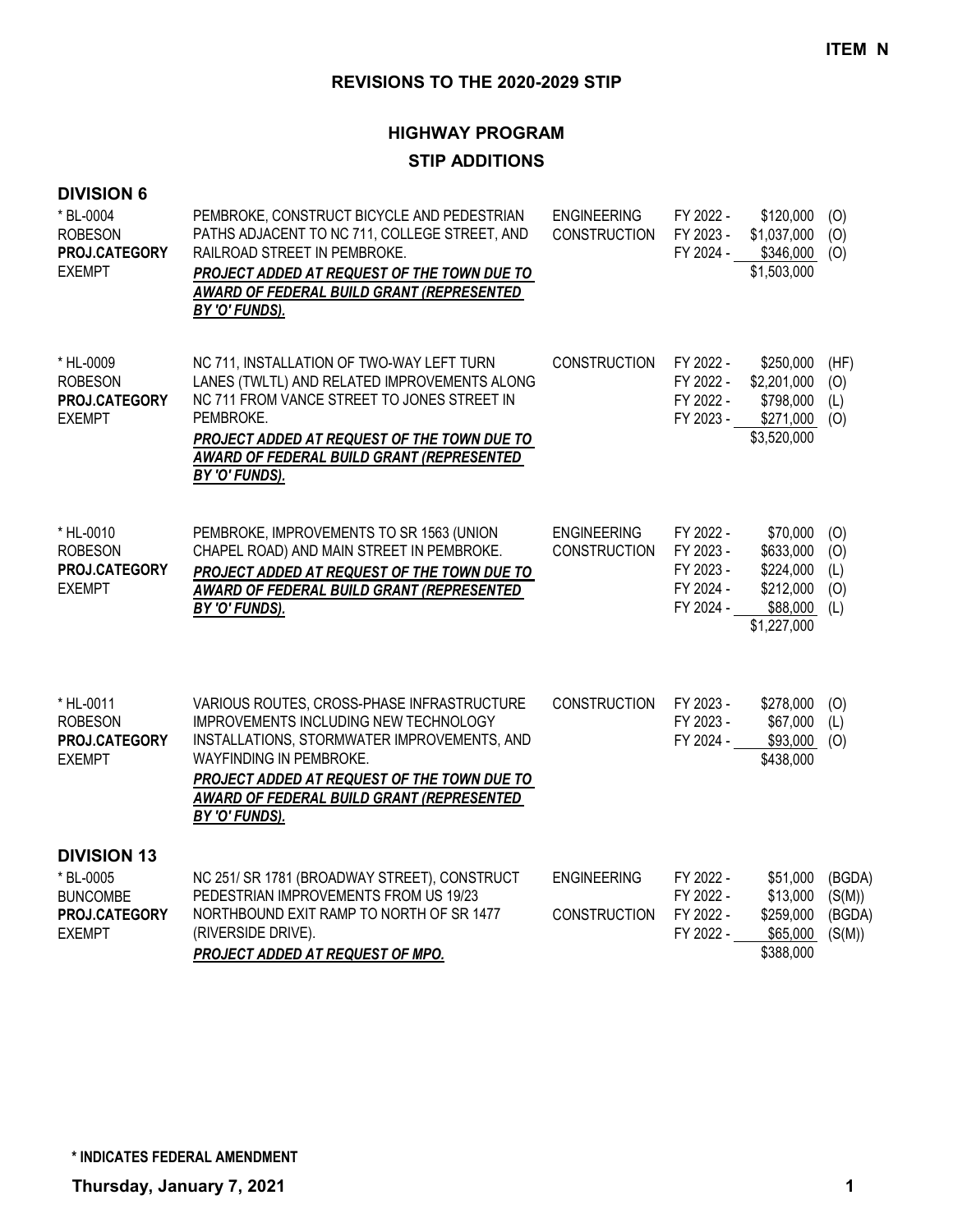# **HIGHWAY PROGRAM STIP ADDITIONS**

#### **DIVISION 13**

| * BL-0006<br><b>BUNCOMBE</b><br>PROJ.CATEGORY<br><b>DIVISION</b> | VARIOUS, CONSTRUCT PEDESTRIAN IMPROVEMENTS<br>AT VARIOUS LOCATIONS WITHIN THE CITY OF<br>ASHEVILLE (PRIMARILY WITHIN SCHOOL ZONES).<br>PROJECT ADDED AT REQUEST OF MPO.                                | <b>ENGINEERING</b><br><b>CONSTRUCTION</b>                 | FY 2022 -<br>FY 2022 -<br>FY 2025 -<br>FY 2025 -              | \$60,000<br>\$15,000<br>\$600,000<br>\$150,000<br>\$825,000                            | (BGDA)<br>(L)<br>(BGDA)<br>(L)                   |
|------------------------------------------------------------------|--------------------------------------------------------------------------------------------------------------------------------------------------------------------------------------------------------|-----------------------------------------------------------|---------------------------------------------------------------|----------------------------------------------------------------------------------------|--------------------------------------------------|
| * HL-0003<br><b>BUNCOMBE</b><br>PROJ.CATEGORY<br><b>REGIONAL</b> | US 19/23 BUSINESS (HAYWOOD ROAD), UPGRADE<br>ROADWAY (INCLUDING RESURFACING AND<br>PEDESTRIAN IMPROVEMENTS) FROM US 19/23/74<br>(PATTON AVENUE) TO RIDGELAWN ROAD.<br>PROJECT ADDED AT REQUEST OF MPO. | <b>CONSTRUCTION</b>                                       | FY 2022 -<br>FY 2022 -<br>FY 2022 -<br>FY 2023 -<br>FY 2023 - | \$1,450,000<br>\$1,057,000<br>\$2,710,000<br>\$1,450,000<br>\$1,057,000<br>\$7,724,000 | (BGANY)<br>(BGDA)<br>(S(M))<br>(BGANY)<br>(BGDA) |
| * HL-0012<br><b>BUNCOMBE</b><br>PROJ.CATEGORY<br><b>EXEMPT</b>   | I-240, US 70 (CHARLOTTE STREET) INTERSECTIONS.<br>CONSTRUCT PEDESTRIAN IMPROVEMENTS AND A<br>RIGHT TURN LANE ON THE I-240 EASTBOUND OFF-<br>RAMP.<br>PROJECT ADDED AT REQUEST OF MPO.                  | <b>ENGINEERING</b><br>RIGHT-OF-WAY<br><b>CONSTRUCTION</b> | FY 2020 -<br>FY 2020 -<br>FY 2022 -<br>FY 2022 -              | \$100,000<br>\$64,000<br>\$668,000<br>\$570,000<br>\$1,402,000                         | (HF)<br>(HF)<br>(BGDA)<br>(S(M))                 |
| * HL-0013<br><b>BUNCOMBE</b><br>PROJ.CATEGORY<br><b>DIVISION</b> | 9TH STREET, REPLACE BRIDGE 100522 OVER<br>TOMAHAWK BRANCH IN BLACK MOUNTAIN.<br>PROJECT ADDED AT REQUEST OF MPO.                                                                                       | <b>CONSTRUCTION</b>                                       | FY 2022 -<br>FY 2022 -                                        | \$544,000<br>\$136,000<br>\$680,000                                                    | (BGDA)<br>(L)                                    |
| * HL-0014<br><b>BUNCOMBE</b><br>PROJ.CATEGORY<br><b>DIVISION</b> | SR 3214 (BILTMORE AVENUE), WHITE FAWN DRIVE<br>INTERSECTION. INSTALL A TRAFFIC SIGNAL AND<br>CONSTRUCT PEDESTRIAN IMPROVEMENTS.<br>PROJECT ADDED AT REQUEST OF MPO.                                    | <b>ENGINEERING</b><br><b>CONSTRUCTION</b>                 | FY 2022 -<br>FY 2022 -<br>FY 2022 -<br>FY 2022 -              | \$32,000<br>\$8,000<br>\$320,000<br>\$80,000<br>\$440,000                              | (BGDA)<br>(L)<br>(BGDA)<br>(L)                   |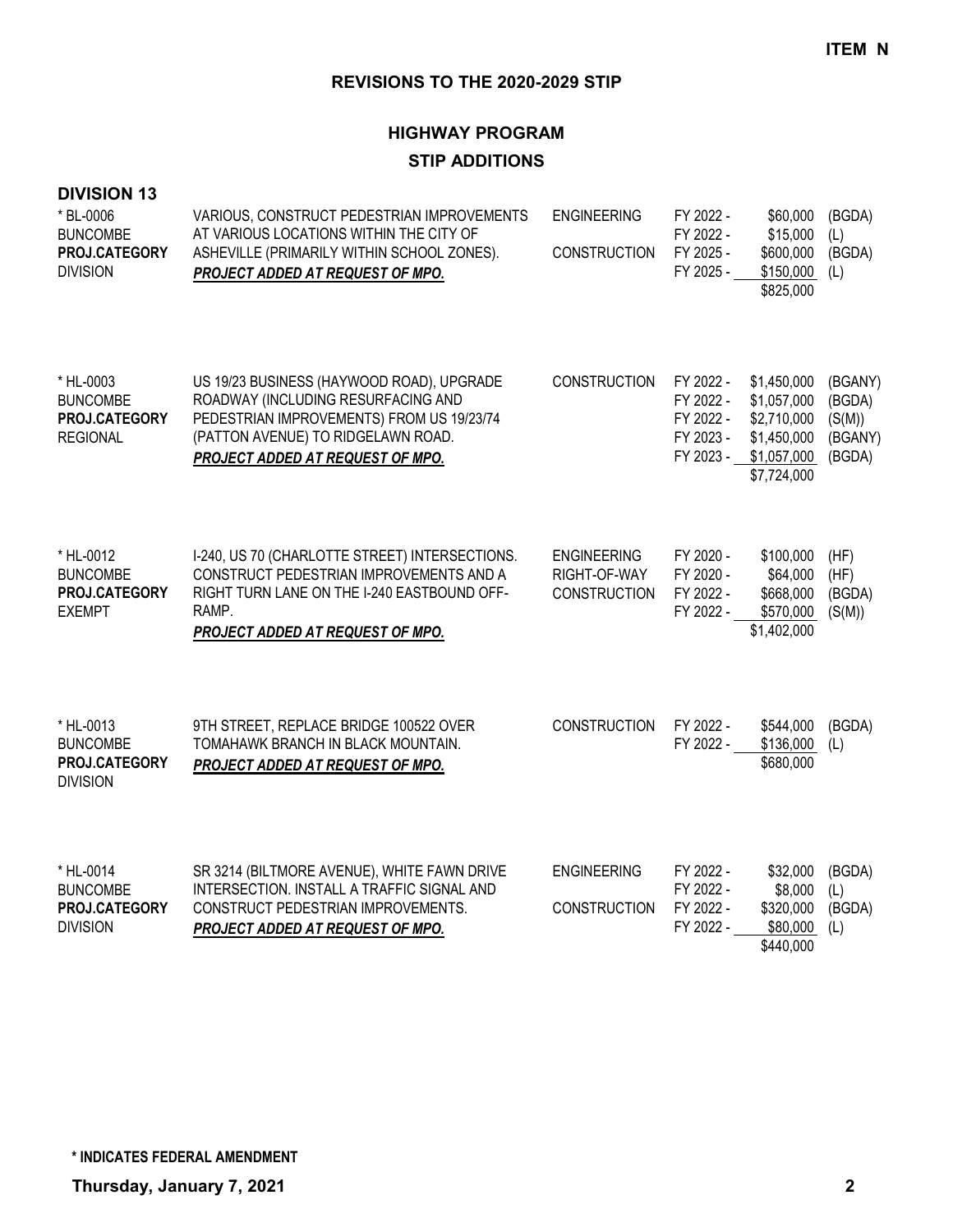# **HIGHWAY PROGRAM STIP ADDITIONS**

#### **DIVISION 14**

| * BL-0007A<br><b>HENDERSON</b><br>PROJ.CATEGORY<br><b>DIVISION</b> | ECUSTA RAIL-TRAIL, KANUGA ROAD TO 5TH AVENUE<br><b>WEST</b><br>PROJECT ADDED AT REQUEST OF MPO.                                                                                                                                                                       | <b>ENGINEERING</b><br><b>CONSTRUCTION</b>                 | FY 2022 -<br>FY 2022 -<br>FY 2023 -<br>FY 2023 -                           | \$150,000<br>\$37,000<br>\$993,000<br>\$248,000<br>\$1,428,000                           | (BGDA)<br>(L)<br>(BGDA)<br>(L)                  |
|--------------------------------------------------------------------|-----------------------------------------------------------------------------------------------------------------------------------------------------------------------------------------------------------------------------------------------------------------------|-----------------------------------------------------------|----------------------------------------------------------------------------|------------------------------------------------------------------------------------------|-------------------------------------------------|
| * BL-0007B<br><b>HENDERSON</b><br>PROJ.CATEGORY<br><b>DIVISION</b> | ECUSTA RAIL-TRAIL, 5TH AVENUE WEST TO LANDIA<br><b>DRIVE</b><br>PROJECT ADDED AT REQUEST OF MPO.                                                                                                                                                                      | <b>ENGINEERING</b><br><b>CONSTRUCTION</b>                 | FY 2022 -<br>FY 2022 -<br>FY 2023 -<br>FY 2023 -                           | \$181,000<br>\$45,000<br>\$1,337,000<br>$$334,000$ (L)<br>\$1,897,000                    | (BGDA)<br>(L)<br>(BGDA)                         |
| * BL-0007C<br><b>HENDERSON</b><br>PROJ.CATEGORY<br><b>DIVISION</b> | ECUSTA RAIL-TRAIL, LANDIA DRIVE TO INTERSECTION<br>OF US 64/BATTLE CREEK<br>PROJECT ADDED AT REQUEST OF MPO.                                                                                                                                                          | <b>ENGINEERING</b><br><b>CONSTRUCTION</b>                 | FY 2022 -<br>FY 2022 -<br>FY 2023 -<br>FY 2023 -                           | \$274,000<br>\$69,000<br>\$2,140,000<br>\$535,000<br>\$3,018,000                         | (BGDA)<br>(L)<br>(BGDA)<br>(L)                  |
| * BL-0008<br><b>HENDERSON</b><br>PROJ.CATEGORY<br><b>DIVISION</b>  | CLEAR CREEK GREENWAY/ HENDERSONVILLE,<br>CONSTRUCT MULTI-USE PATH FROM BERKELEY MILLS<br>PARK TO LAKEWOOD ROAD.<br>PROJECT ADDED AT REQUEST OF MPO.                                                                                                                   | <b>ENGINEERING</b><br>RIGHT-OF-WAY<br><b>CONSTRUCTION</b> | FY 2022 -<br>FY 2022 -<br>FY 2023 -<br>FY 2023 -<br>FY 2024 -<br>FY 2024 - | \$154,000<br>\$39,000<br>\$78,000<br>\$20,000<br>\$1,455,000<br>\$364,000<br>\$2,110,000 | (BGDA)<br>(L)<br>(BGDA)<br>(L)<br>(BGDA)<br>(L) |
| <b>STATEWIDE</b><br>* TM-0024<br><b>STATEWIDE</b><br>PROJ.CATEGORY | AIM GRANT OPPORTUNITY FROM THE FTA.<br>DISCRETIONARY GRANT AWARDED BY FTA. THIS WILL<br>ALLOW THE CITY TO EXPAND SERVICE AND HOURS<br>ADD PROJECT AT THE REQUEST OF INTEGRATED<br><b>MOBILITY DIVISION NCDOT. NEW PROJECT</b><br>DEVELOPED FOR FEDERAL FUNDING AWARD. | <b>OPERATIONS</b>                                         | 2021<br>2021                                                               | \$250,000<br>\$63,000<br>\$313,000                                                       | (5312)<br>(L)                                   |

**\* INDICATES FEDERAL AMENDMENT**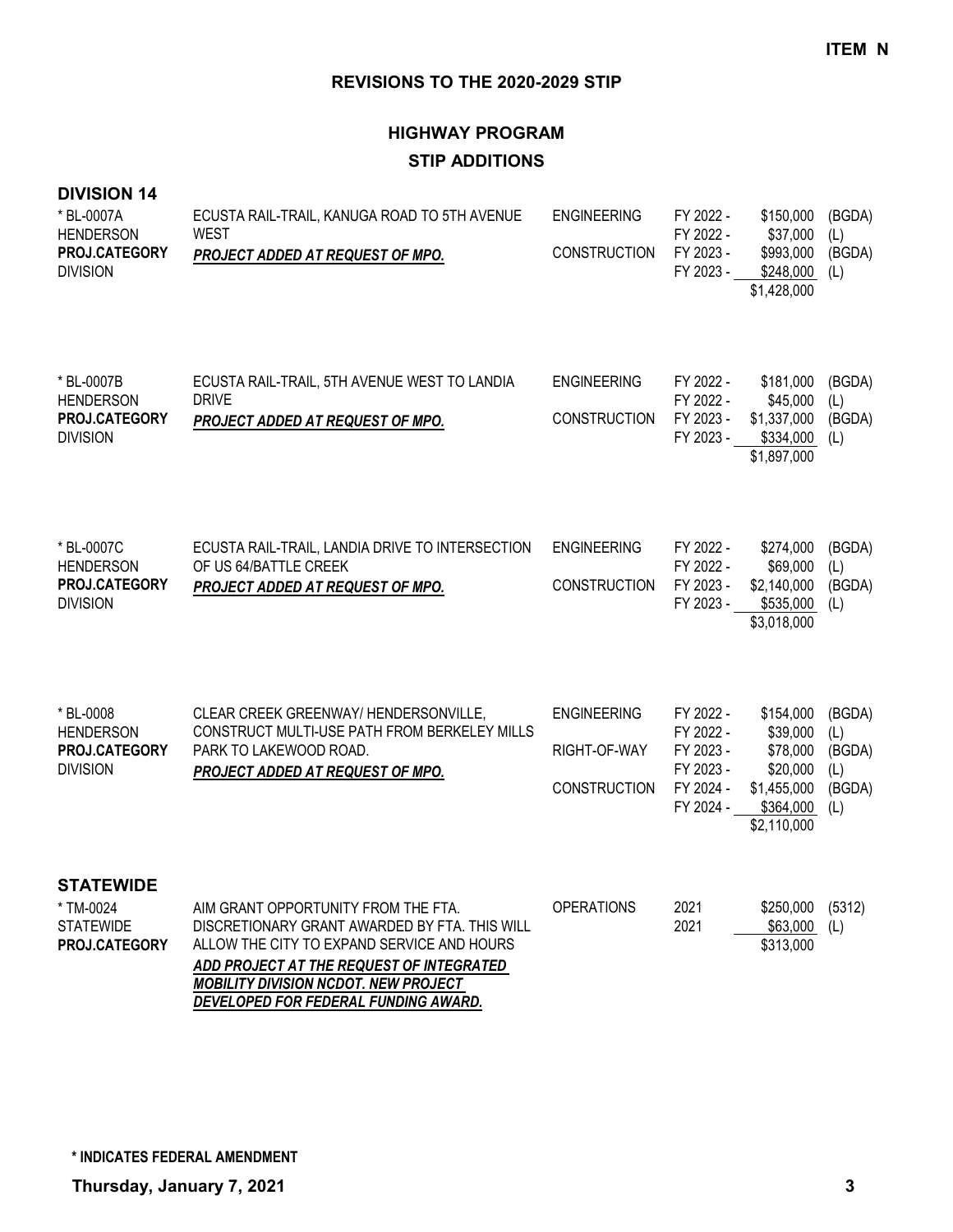#### **HIGHWAY PROGRAM**

#### **STIP ADDITIONS**

| <b>STATEWIDE</b>                                                                   |                                                                                                                                                                                                                                                                                                                                                                                                                                                                                                                                                                                         |                     |                        |                                      |                  |
|------------------------------------------------------------------------------------|-----------------------------------------------------------------------------------------------------------------------------------------------------------------------------------------------------------------------------------------------------------------------------------------------------------------------------------------------------------------------------------------------------------------------------------------------------------------------------------------------------------------------------------------------------------------------------------------|---------------------|------------------------|--------------------------------------|------------------|
| * TO-0003<br><b>STATEWIDE</b><br>PROJ.CATEGORY                                     | HUMAN TRAFFICKING AWARENESS AND PUBLIC<br>SAFETY INITIATIVE DISCRETIONARY GRANT AWARDED<br>BY FTA. GRANT WILL ALLOW FOR STATEWIDE<br>TRAINING AND IMPLEMENTATION OF A TRAINING<br>PROGRAM FOR TRANSIT EMPLOYEES ACROSS THE<br>STATE ON HOW TO RECOGNIZE AND RESPOND TO<br>THE SIGNS OF HUMAN TRAFFICKING. THE<br>DEPARTMENT ALSO WILL DEVELOP HUMAN<br>TRAFFICKING AWARENESS EDUCATIONAL MATERIALS<br>TO BE POSTED ON TRANSIT VEHICLES AND STATIONS.<br>ADD PROJECT AT THE REQUEST OF INTEGRATED<br><b>MOBILITY DIVISION NCDOT. NEW PROJECT</b><br>DEVELOPED FOR FEDERAL FUNDING AWARD. | ADMINISTRATIVE 2021 | 2021                   | \$90,000<br>\$30,000<br>\$120,000    | (5312)<br>(5307) |
| * TO-0004<br><b>STATEWIDE</b><br>PROJ.CATEGORY                                     | SYSTEM SAFETY OVERSIGHT GRANT FOR NCDOT RAIL ADMINISTRATIVE<br>DIVISION.<br>ADD PROJECT AT THE REQUEST OF INTEGRATED<br><b>MOBILITY DIVISION NCDOT. NEW PROJECT</b><br>DEVELOPED FOR FEDERAL FUNDING AWARD FOR<br><b>SYSTEM SAFETY OVERSIGHT.</b>                                                                                                                                                                                                                                                                                                                                       |                     | 2021<br>2021           | \$88,000<br>\$352,000<br>\$440,000   | (S)<br>(SSO)     |
| * TU-0003<br><b>STATEWIDE</b><br>PROJ.CATEGORY                                     | H.O.P.E GRANT OPPORTUNITY FROM THE FTA.<br>DISCRETIONARY GRANT AWARDED BY FTA. PLANNING<br>AND DESIGN IN PREPARATION FOR ELECTRIC<br>VEHICLE DEPLOYMENT.<br>ADD PROJECT AT THE REQUEST OF INTEGRATED<br><b>MOBILITY DIVISION NCDOT. NEW PROJECT</b><br>DEVELOPED FOR FEDERAL FUNDING AWARD.                                                                                                                                                                                                                                                                                             | <b>PLANNING</b>     | 2021                   | \$122,000 (5312)<br>\$122,000        |                  |
|                                                                                    | <b>STIP MODIFICATIONS</b>                                                                                                                                                                                                                                                                                                                                                                                                                                                                                                                                                               |                     |                        |                                      |                  |
| <b>DIVISION 3</b><br>AV-5823<br><b>SAMPSON</b><br>PROJ.CATEGORY<br><b>DIVISION</b> | CLINTON SAMPSON COUNTY AIRPORT (CTZ),<br>OVERLAY RUNWAY TO ACCOMMODATE LARGER<br>AIRCRAFT.<br><b>AT REQUEST OF THE DIVISION OF AVIATION, DELAY</b><br><b>CONSTRUCTION FROM FY 22 TO FY 25.</b>                                                                                                                                                                                                                                                                                                                                                                                          | <b>CONSTRUCTION</b> |                        | FY 2025 - \$1,904,000<br>\$1,904,000 | (T)              |
| * EB-6034<br><b>BRUNSWICK</b><br>PROJ.CATEGORY<br><b>DIVISION</b>                  | SR 1144 (FIRST STREET), CONSTRUCTION OF BIKE<br>LANES ON BOTH SIDES OF FIRST STREET FROM<br>RALEIGH STREET TO BEAUFORT STREET IN OCEAN<br><b>ISLE BEACH.</b><br><b>ACCELERATE CONSTRUCTION FROM FY 22 TO FY 21</b><br>SO PROJECT CAN BE COMPLETED UNDER<br><b>BRUNSWICK COUNTY RESURFACING PACKAGE.</b><br>DELETE RIGHT-OF-WAY FROM FY 21.                                                                                                                                                                                                                                              | <b>CONSTRUCTION</b> | FY 2021 -<br>FY 2021 - | \$473,000<br>\$315,000<br>\$788,000  | (BGDA)<br>(L)    |

**\* INDICATES FEDERAL AMENDMENT**

**Thursday, January 7, 2021 4**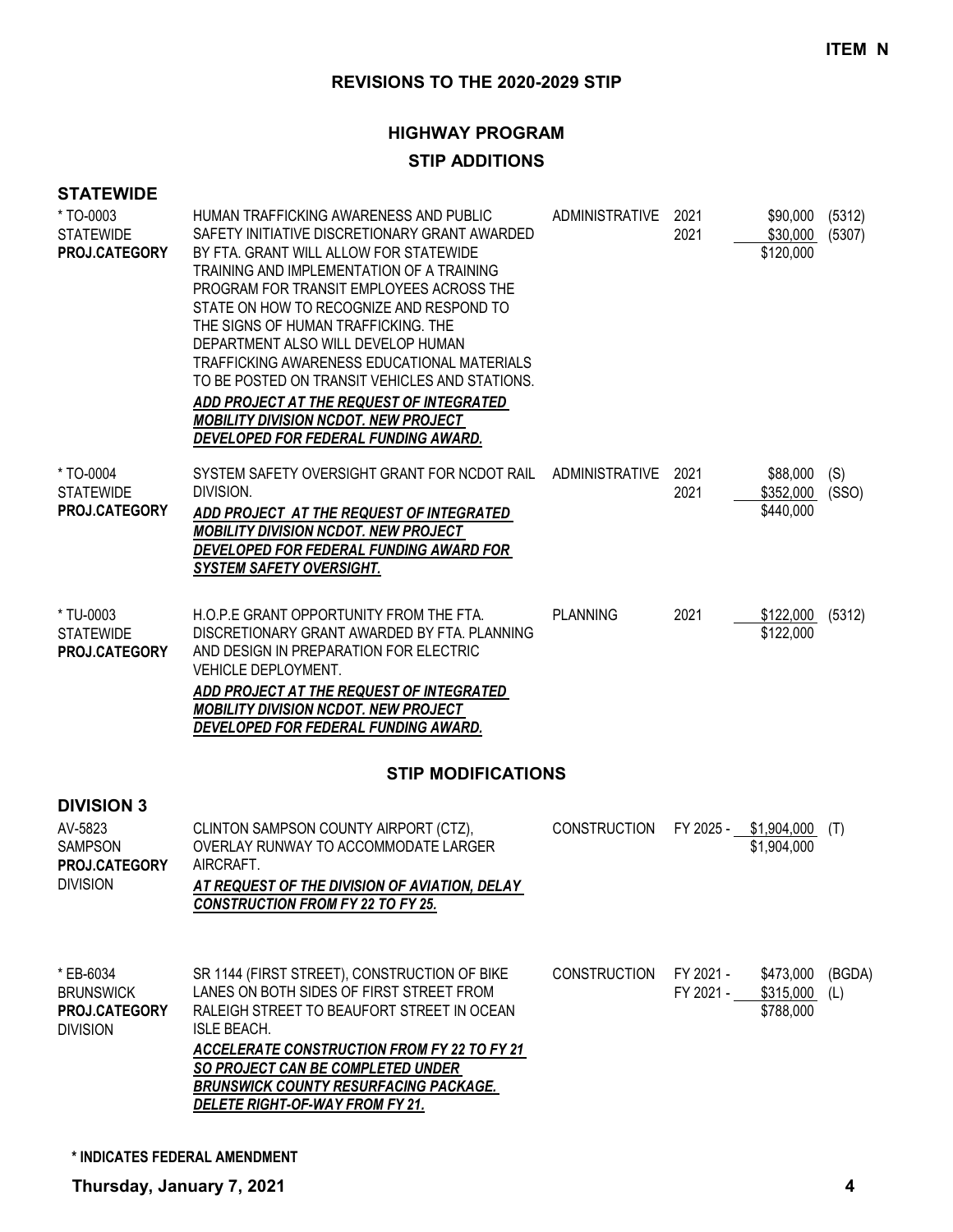# **HIGHWAY PROGRAM STIP MODIFICATIONS**

#### **DIVISION 3**

| * U-4906<br>ONSLOW<br>PROJ.CATEGORY<br><b>TRANSITION</b>                         | SR 1308 (GUM BRANCH ROAD), WEST OF SR 1313<br>(MILLS FIELDS ROAD) TO EAST OF SR 1324 (RAMSEY<br>ROAD) IN JACKSONVILLE. WIDENING.<br><b>COST INCREASE EXCEEDING \$2 MILLION AND 25%</b><br>THRESHOLDS.            | <b>CONSTRUCTION</b>              |                                                                                                                  | FY 2022 - \$11,500,000<br>\$11,500,000                                                                                        | (BGANY)                                                     |
|----------------------------------------------------------------------------------|------------------------------------------------------------------------------------------------------------------------------------------------------------------------------------------------------------------|----------------------------------|------------------------------------------------------------------------------------------------------------------|-------------------------------------------------------------------------------------------------------------------------------|-------------------------------------------------------------|
| U-6202<br><b>NEW HANOVER</b><br>PROJ.CATEGORY<br><b>DIVISION</b>                 | SR 2048 (GORDON ROAD), US 17 (MARKET STREET) TO<br>I-40. WIDEN ROADWAY.<br><b>COST INCREASE EXCEEDING \$2 MILLION AND 25%</b><br>THRESHOLDS.                                                                     | <b>BUILD NC ROW</b>              | FY 2022 -<br>FY 2023 -<br>FY 2024 -<br>FY 2025 -<br>FY 2026 -<br>FY 2027 -<br>FY 2028 -<br>FY 2029 -<br>POST YR- | \$858,000<br>\$858,000<br>\$858,000<br>\$858,000<br>\$858,000<br>\$858,000<br>\$858,000<br>\$858,000<br>\$6,006,000           | (T)<br>(T)<br>(T)<br>(T)<br>(T)<br>(T)<br>(T)<br>(T)<br>(T) |
|                                                                                  |                                                                                                                                                                                                                  | RIGHT-OF-WAY<br><b>UTILITIES</b> | FY 2022 -<br>FY 2023 -<br>FY 2022 -                                                                              | \$2,309,000<br>\$2,309,000<br>\$2,321,000                                                                                     | (T)<br>(T)<br>(T)                                           |
|                                                                                  |                                                                                                                                                                                                                  | <b>BUILD NC CON</b>              | FY 2023 -<br>FY 2024 -<br>FY 2025 -<br>FY 2026 -<br>FY 2027 -<br>FY 2028 -<br>FY 2029 -                          | \$2,322,000<br>\$1,287,000<br>\$1,287,000<br>\$1,287,000<br>\$1,287,000<br>\$1,287,000<br>\$1,287,000<br>POST YR-\$11,583,000 | (T)<br>(T)<br>(T)<br>(T)<br>(T)<br>(T)<br>(T)<br>(T)        |
|                                                                                  |                                                                                                                                                                                                                  | <b>CONSTRUCTION</b>              | FY 2024 -                                                                                                        | \$5,100,000<br>FY 2025 - \$5,100,000<br>\$51,636,000                                                                          | (T)<br>(T)                                                  |
| <b>DIVISION 4</b><br>AV-5811<br><b>WAYNE</b><br>PROJ.CATEGORY<br><b>DIVISION</b> | MOUNT OLIVE MUNICIPAL AIRPORT (W40), EXTEND<br>RUNWAY TO 5500 FEET.<br><b>AT REQUEST OF THE DIVISION OF AVIATION, DELAY</b><br><b>CONSTRUCTION FROM FY 23 TO FY 29.</b>                                          | <b>CONSTRUCTION</b>              | FY 2029 -                                                                                                        | \$603,000<br>\$603,000                                                                                                        | (T)                                                         |
| * I-5936<br><b>WILSON</b><br>PROJ.CATEGORY<br><b>STATEWIDE</b>                   | I-95, JOHNSTON COUNTY LINE (MILE MARKER 108.2)<br>TO NORTH OF SR 1116 (GOVERNOR HUNT ROAD)<br>(MILE MARKER 114.5). PAVEMENT REHABILITATION.<br><b>COST INCREASE EXCEEDING \$2 MILLION AND 25%</b><br>THRESHOLDS. | <b>CONSTRUCTION</b>              | FY 2026 -                                                                                                        | \$5,100,000<br>\$5,100,000                                                                                                    | (NHPIM)                                                     |

**\* INDICATES FEDERAL AMENDMENT**

**Thursday, January 7, 2021 5**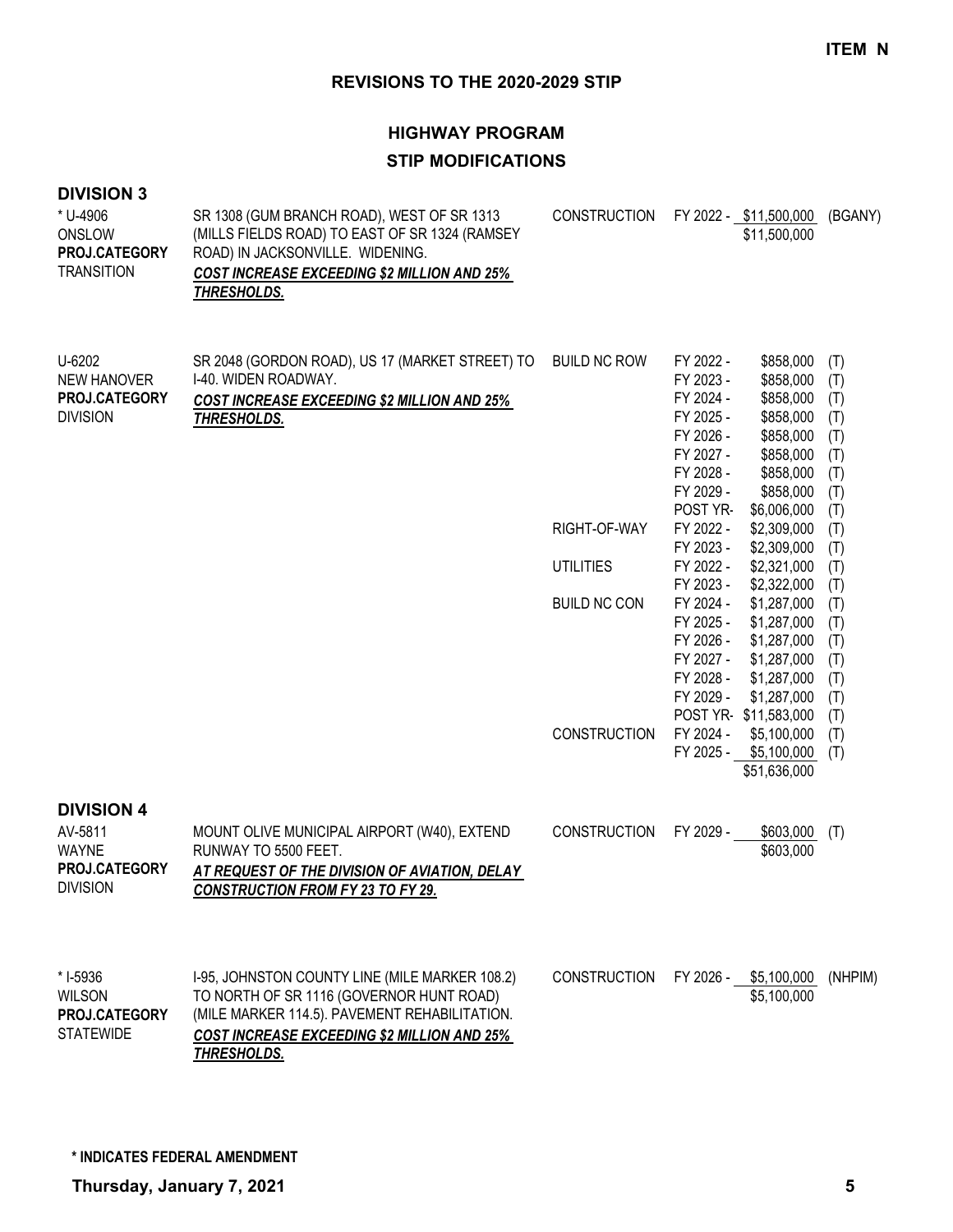# **HIGHWAY PROGRAM STIP MODIFICATIONS**

| <b>DIVISION 4</b>                                                  |                                                                                                                                                                                                                                                                                                                                                         |                                                         |                                                                                                                           |                                |
|--------------------------------------------------------------------|---------------------------------------------------------------------------------------------------------------------------------------------------------------------------------------------------------------------------------------------------------------------------------------------------------------------------------------------------------|---------------------------------------------------------|---------------------------------------------------------------------------------------------------------------------------|--------------------------------|
| * U-6223<br><b>JOHNSTON</b><br>PROJ.CATEGORY<br><b>DIVISION</b>    | SR 1560 (RANCH ROAD EXTENSION), US 70<br>BUSINESS/NC 42 TO SR 1560 (RANCH ROAD) IN<br>CLAYTON. NEW LOCATION EXTENSION OF RANCH<br>ROAD.<br>ACCELERATE RIGHT-OF-WAY FROM FY 23 TO FY 21<br>AND CONSTRUCTION FROM FY 24 TO FY 22 AT<br>REQUEST OF THE DIVISION AND THE TOWN.                                                                              | RIGHT-OF-WAY<br><b>CONSTRUCTION</b>                     | FY 2021 -<br>\$434,000<br>FY 2021 -<br>\$1,735,000<br>FY 2022 -<br>\$1,250,000<br>FY 2022 -<br>\$5,000,000<br>\$8,419,000 | (S)<br>(BGDA)<br>(S)<br>(BGDA) |
| <b>DIVISION 5</b>                                                  |                                                                                                                                                                                                                                                                                                                                                         |                                                         |                                                                                                                           |                                |
| AV-5818<br><b>PERSON</b><br>PROJ.CATEGORY<br><b>DIVISION</b>       | PERSON COUNTY EXECUTIVE AIRPORT (TDF), EXTEND<br>RUNWAY TO TOTAL LENGTH OF 7000 FT, CONSTRUCT<br>TAXIWAY EXTENSION AND RELOCATE SR 1311 (CATES<br>MILL ROAD).<br>TO ASSIST IN BALANCING FUNDS, DELAY<br><b>CONSTRUCTION FROM FY 21 TO FY 29 (NOTE:</b><br><b>CORRECTION TO OCTOBER 2020 ITEM N)</b>                                                     | <b>CONSTRUCTION</b>                                     | FY 2029 -<br>\$5,615,000<br>POST YR- \$5,615,000<br>\$11,230,000                                                          | (T)<br>(T)                     |
| AV-5819<br><b>FRANKLIN</b><br>PROJ.CATEGORY<br><b>DIVISION</b>     | TRIANGLE NORTH EXECUTIVE AIRPORT (LHZ),<br>CONSTRUCT RUNWAY EXTENSION, TO INCLUDE<br>RELOCATION OF UTILITIES, NAVAID AND ROADWAYS.<br>TO ASSIST IN BALANCING FUNDS, DELAY RIGHT OF<br>WAY FROM FY 21 TO FY 27 AND CONSTRUCTION<br>FROM FY 22 TO FY 29 (NOTE: CORRECTION TO<br><b>OCTOBER 2020 ITEM N)</b>                                               | RIGHT-OF-WAY<br><b>CONSTRUCTION</b>                     | FY 2027 -<br>\$530,000<br>FY 2029 -<br>\$3,890,000<br>POST YR- \$7,780,000<br>\$12,200,000                                | (T)<br>(T)<br>(T)              |
| * HL-0006<br><b>WAKE</b><br>PROJ.CATEGORY<br><b>EXEMPT</b>         | US 401, SR 1393 (HILLTOP-NEEDMORE ROAD) / SR 2751<br>(HILLTOP ROAD) / SR 2752 (AIR PARK ROAD)<br>INTERSECTION AND SR 1375 (LAKE WHEELER ROAD)<br>INTERSECTION IN FUQUAY-VARINA. CONVERT TO<br>REDUCED-CONFLICT INTERSECTIONS AND REALIGN<br>SR 2751 TO INTERSECT OPPOSITE SR 1375.<br><b>COST INCREASE EXCEEDING \$2 MILLION AND 25%</b><br>THRESHOLDS. | RIGHT-OF-WAY<br><b>UTILITIES</b><br><b>CONSTRUCTION</b> | FY 2024 -<br>\$3,000,000<br>\$1,000,000<br>FY 2024 -<br>FY 2025 - \$13,000,000<br>\$17,000,000                            | (NHPBA)<br>(NHPBA)<br>(NHPBA)  |
| * HS-2005A<br><b>GRANVILLE</b><br>PROJ.CATEGORY<br><b>DIVISION</b> | SR 1602 (MAIN STREET), SR 1207 (SPRING STREET)<br>INTERSECTION IN OXFORD. CONSTRUCT MINI-<br>ROUNDABOUT.<br><b>NEW PROJECT BREAK ADDED AT REQUEST OF</b>                                                                                                                                                                                                | <b>CONSTRUCTION</b>                                     | FY 2021 -<br>\$100,000<br>\$100,000                                                                                       | (HSIP)                         |

*TRANSPORTATION MOBILITY AND SAFETY DIVISION.*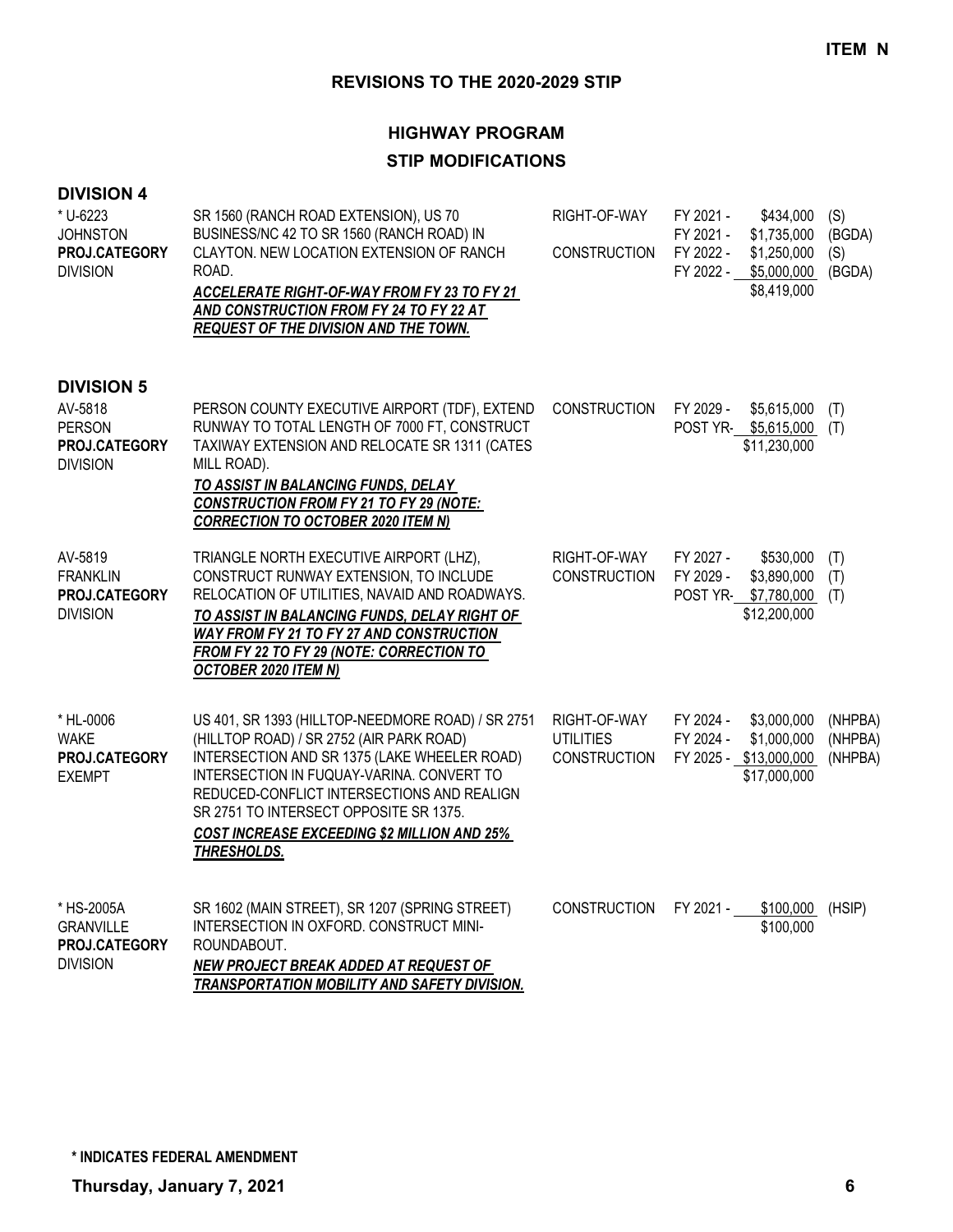#### **HIGHWAY PROGRAM**

## **STIP MODIFICATIONS**

| * P-5737<br><b>WAKE</b><br>PROJ.CATEGORY<br><b>STATEWIDE</b>                              | CSX S LINE, SR 2108 (MILLBROOK ROAD) IN RALEIGH.<br>CONSTRUCT GRADE SEPARATION AND CLOSE<br>CROSSING 630605A.<br><b>COST INCREASE EXCEEDING \$2 MILLION AND 25%</b><br>THRESHOLDS. "DP" FUNDING REFLECTS<br>CONSOLIDATED RAIL INFRASTRUCTURE AND SAFETY<br>IMPROVEMENTS (CRISI) PROGRAM AWARD; "O"<br><b>FUNDING REFLECTS PARTICIPATION BY CSX</b><br><b>CORPORATION.</b> | RIGHT-OF-WAY<br><b>CONSTRUCTION</b>                     | FY 2021 -<br>FY 2021 - \$10,000,000<br>FY 2021 -<br>FY 2021 -<br>\$17,830,000                              | \$3,700,000<br>\$3,620,000<br>$$510,000$ (O) | (T)<br>(DP)<br>(T)              |
|-------------------------------------------------------------------------------------------|---------------------------------------------------------------------------------------------------------------------------------------------------------------------------------------------------------------------------------------------------------------------------------------------------------------------------------------------------------------------------|---------------------------------------------------------|------------------------------------------------------------------------------------------------------------|----------------------------------------------|---------------------------------|
| U-5746<br><b>WAKE</b><br>PROJ.CATEGORY<br><b>REGIONAL</b>                                 | US 401, SR 1467 / SR 2839 (ALLEN STREET) TO SR 1010<br>(TEN-TEN ROAD). ADD LANES.<br>TO ALLOW ADDITIONAL TIME FOR RIGHT OF WAY<br>ACQUISITION AND UTILITY RELOCATION DELAY<br><b>CONSTRUCTION FROM FY 21 TO 22.</b>                                                                                                                                                       | <b>CONSTRUCTION</b>                                     | FY 2022 - \$3,800,000                                                                                      | \$3,800,000                                  | (T)                             |
| * U-5751<br><b>WAKE</b><br>PROJ.CATEGORY<br><b>REGIONAL</b>                               | US 401, NC 55 / NC 42 IN FUQUAY-VARINA. IMPROVE<br>US 401 INTERSECTION WITH NC 55 / NC 42. PROJECT<br>WILL INCLUDE IMPROVEMENTS TO NC 55<br>INTERSECTION WITH NC 42, AND CONSTRUCTION OF<br>CONNECTOR FROM NC 55 TO SR 5056 (JUDD<br>PARKWAY).<br><b>COST INCREASE EXCEEDING \$2 MILLION AND 25%</b><br>THRESHOLDS.                                                       | RIGHT-OF-WAY<br><b>UTILITIES</b><br><b>CONSTRUCTION</b> | FY 2029 -<br>POST YR-\$26,022,000<br>FY 2029 -<br>POST YR-\$18,500,000 (T)<br>\$53,820,000                 | \$8,674,000<br>\$624,000                     | (1)<br>(T)<br>(T)               |
| <b>DIVISION 6</b><br>I-5987C<br><b>ROBESON</b><br><b>PROJ.CATEGORY</b><br><b>REGIONAL</b> | I-95, GAUGE INSTALLATION, MODELING / HYDRAULIC<br>STUDIES, AND STRESS TESTING ALONG CORRIDOR.<br>PROJECT BREAK ADDED AT REQUEST OF THE<br>HYDRAULICS UNIT. 'O' FUNDS REPRESENT FEDERAL<br><b>BUILD GRANT FUNDS.</b>                                                                                                                                                       | <b>CONSTRUCTION</b>                                     | FY 2023 -<br>FY 2023 -                                                                                     | \$65,000<br>\$250,000<br>\$315,000           | (T)<br>(O)                      |
| * I-6064B<br><b>ROBESON</b><br>PROJ.CATEGORY<br><b>STATEWIDE</b>                          | I-95, CARTHAGE ROAD (EXIT 19) TO US 301<br>(FAYETTEVILLE ROAD, EXIT 22). WIDEN ROADWAY.<br>MODIFY PROJECT FUNDING FROM FEDERAL TO<br><b>STATE FUNDS.</b>                                                                                                                                                                                                                  | RIGHT-OF-WAY<br><b>UTILITIES</b><br><b>CONSTRUCTION</b> | FY 2021 -<br>FY 2021 -<br>FY 2021 -<br>FY 2022 -<br>\$34,342,000<br>FY 2023 - \$34,343,000<br>\$83,352,000 | \$7,429,000<br>\$3,623,000<br>\$3,615,000    | (T)<br>(T)<br>(T)<br>(T)<br>(T) |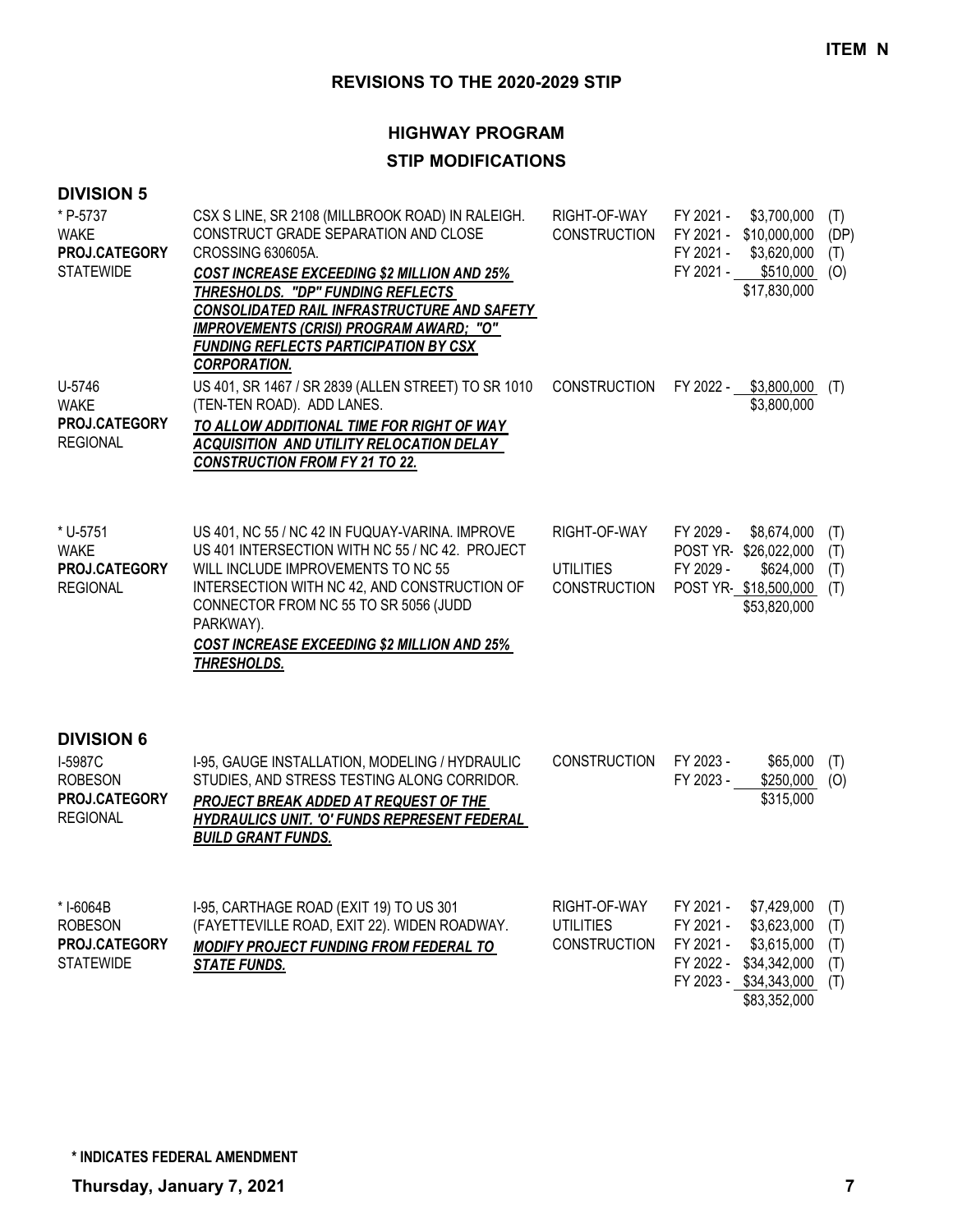# **HIGHWAY PROGRAM STIP MODIFICATIONS**

| <b>DIVISION 6</b><br>I-6064D<br><b>ROBESON</b><br>PROJ.CATEGORY<br><b>STATEWIDE</b> | I-95, GAUGE INSTALLATION, MODELING / HYDRAULIC<br>STUDIES, AND STRESS TESTING ALONG CORRIDOR.<br>PROJECT BREAK ADDED AT REQUEST OF THE<br>HYDRAULICS UNIT. 'O' FUNDS REPRESENT FEDERAL<br><b>BUILD GRANT FUNDS.</b>                                                | <b>CONSTRUCTION</b>                                                            | 2023<br>\$65,000<br>2023<br>\$250,000<br>\$315,000                                                                                                                                                                                                                                                                                                                                                             | (T)<br>(O)                                                                                                                  |
|-------------------------------------------------------------------------------------|--------------------------------------------------------------------------------------------------------------------------------------------------------------------------------------------------------------------------------------------------------------------|--------------------------------------------------------------------------------|----------------------------------------------------------------------------------------------------------------------------------------------------------------------------------------------------------------------------------------------------------------------------------------------------------------------------------------------------------------------------------------------------------------|-----------------------------------------------------------------------------------------------------------------------------|
| U-5798B<br><b>CUMBERLAND</b><br>PROJ.CATEGORY<br><b>DIVISION</b>                    | SR 1102 (GILLIS HILL ROAD), FROM SR 1418 (LINDSAY<br>ROAD) TO NORTH OF SR 1112 (STONEY POINT ROAD).<br>WIDEN TO MULTI-LANES.<br>TO MORE CLOSELY ALIGN RIGHT-OF-WAY WITH LET<br>DATE, DELAY RIGHT-OF-WAY FROM FY 21 TO FY 23.                                       | RIGHT-OF-WAY<br><b>UTILITIES</b><br><b>BUILD NC CON</b><br><b>CONSTRUCTION</b> | FY 2023 -<br>\$1,851,000<br>FY 2023 -<br>\$154,000<br>FY 2025 -<br>\$429,000<br>FY 2026 -<br>\$429,000<br>FY 2027 -<br>\$429,000<br>FY 2028 -<br>\$429,000<br>FY 2029 -<br>\$429,000<br>POST YR-<br>\$4,290,000<br>FY 2025 -<br>\$5,300,000<br>\$13,740,000                                                                                                                                                    | (T)<br>(T)<br>(T)<br>(T)<br>(T)<br>(T)<br>(T)<br>(T)<br>(T)                                                                 |
| <b>DIVISION 7</b><br>* I-3306A<br>ORANGE<br>PROJ.CATEGORY<br><b>STATEWIDE</b>       | I-40, I-85 TO DURHAM COUNTY LINE. NC 86<br><b>INTERCHANGE IMPROVEMENTS</b><br>ADD SEGMENT "A" TO REPLACE SEGMENTS AA, AB<br>AND AC AND COMBINE FUNDING TO FACILITATE<br><b>PROJECT DELIVERY. COST INCREASE EXCEEDING \$2</b><br><b>MILLION AND 25% THRESHOLDS.</b> | RIGHT-OF-WAY<br><b>UTILITIES</b><br><b>GARVEE CON</b><br><b>CONSTRUCTION</b>   | FY 2021 -<br>\$9,391,000<br>FY 2021 -<br>\$628,000<br>FY 2021 -<br>\$9,266,000<br>FY 2022 -<br>\$9,266,000<br>FY 2023 -<br>\$9,266,000<br>FY 2024 -<br>\$9,266,000<br>FY 2025 -<br>\$9,266,000<br>FY 2026 -<br>\$9,266,000<br>FY 2027 -<br>\$9,266,000<br>FY 2028 -<br>\$9,266,000<br>FY 2029 -<br>\$9,266,000<br>POST YR-\$55,596,000<br>FY 2021 -<br>\$31,600,000<br>FY 2021 - \$36,000,000<br>\$216,609,000 | (NHP)<br>(NHP)<br>(NHP)<br>(NHP)<br>(NHP)<br>(NHP)<br>(NHP)<br>(NHP)<br>(NHP)<br>(NHP)<br>(NHP)<br>(NHP)<br>(NHP)<br>(S(M)) |
| $*12200011$                                                                         | $1.40 \cdot 105$ TO NO $00$                                                                                                                                                                                                                                        |                                                                                |                                                                                                                                                                                                                                                                                                                                                                                                                |                                                                                                                             |

I-40, I-85 TO NC 86 *DELETE SEGMENT AA; WORK TO BE ACCOMPLISHED UNDER I-3306A.* l-3306AA ORANGE STATEWIDE **PROJ.CATEGORY**

**\* INDICATES FEDERAL AMENDMENT**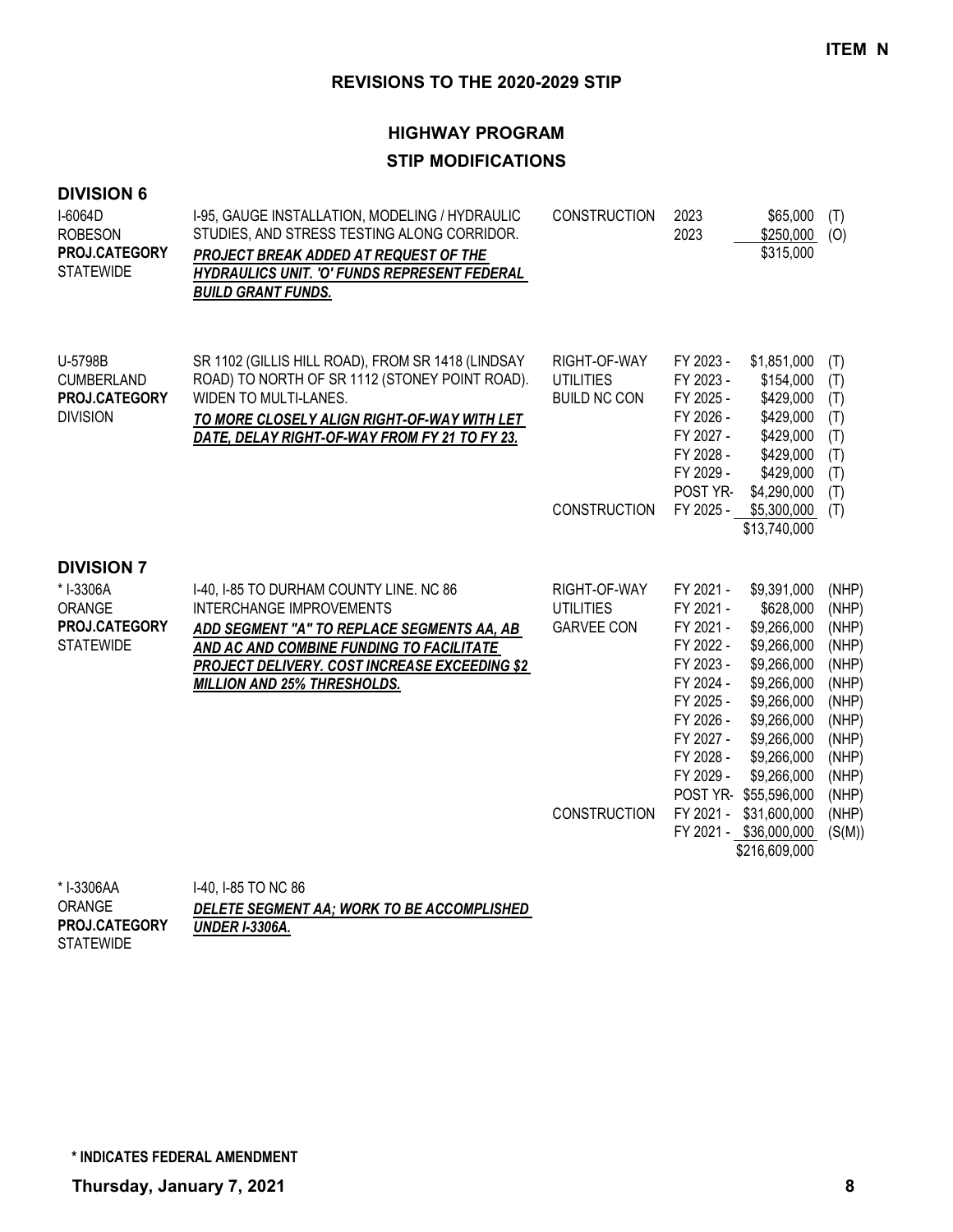# **HIGHWAY PROGRAM STIP MODIFICATIONS**

#### **DIVISION 7**

| * I-3306AB           | 1-40. NC 86 TO DURHAM COUNTY LINE          |
|----------------------|--------------------------------------------|
| <b>ORANGE</b>        | DELETE SEGMENT AB: WORK TO BE ACCOMPLISHED |
| <b>PROJ.CATEGORY</b> | <b>UNDER I-3306A.</b>                      |
| <b>STATEWIDE</b>     |                                            |

| * I-3306AC ·         | 1-40, NC 86 INTERCHANGE IMPROVEMENTS       |
|----------------------|--------------------------------------------|
| ORANGE               | DELETE SEGMENT AC: WORK TO BE ACCOMPLISHED |
| <b>PROJ.CATEGORY</b> | <b>UNDER I-3306A.</b>                      |
| REGIONAL             |                                            |

| * I-5949             | 1-74 / US 311, US 29 / US 70 / BUSINESS 85 IN GUILFORD | CONSTRUCTION FY 2027 - \$9,700,000 |             | (NHPIM) |
|----------------------|--------------------------------------------------------|------------------------------------|-------------|---------|
| <b>GUILFORD</b>      | COUNTY TO SR 1928 (CEDAR SQUARE ROAD) IN               |                                    | \$9.700.000 |         |
| RANDOLPH             | RANDOLPH COUNTY, PAVEMENT REHABILITATION.              |                                    |             |         |
| <b>PROJ.CATEGORY</b> | <b>COST INCREASE EXCEEDING \$2 MILLION AND 25%</b>     |                                    |             |         |
| <b>STATEWIDE</b>     | THRESHOLDS.                                            |                                    |             |         |

| P-5713<br><b>GUILFORD</b><br><b>PROJ.CATEGORY</b><br><b>STATEWIDE</b> | NORTH CAROLINA RAILROAD (NCRR) / NORFOLK<br>SOUTHERN RAILROAD, SR 1424 (HILLTOP ROAD) IN<br>GREENSBORO, CONVERT AT-GRADE CROSSING TO<br><b>GRADE SEPARATION.</b><br>TO ASSIST IN BALANCING FUNDS, DELAY RIGHT-OF-<br>WAY FROM FY 21 TO 23 AND CONSTRUCTION FROM<br>FY 22 TO FY 25. "O" FUNDING REFLECTS<br><b>PARTICIPATION BY NORFOLK SOUTHERN</b>     | RIGHT-OF-WAY<br><b>CONSTRUCTION</b> | FY 2023 -<br>FY 2025 -<br>FY 2025 -<br>FY 2026 - | \$916,000<br>\$2,668,000<br>\$267,000<br>\$2,667,000<br>\$6,518,000 | (T)<br>(T)<br>(O)<br>(T) |
|-----------------------------------------------------------------------|---------------------------------------------------------------------------------------------------------------------------------------------------------------------------------------------------------------------------------------------------------------------------------------------------------------------------------------------------------|-------------------------------------|--------------------------------------------------|---------------------------------------------------------------------|--------------------------|
| Y-4807B<br><b>GUILFORD</b><br><b>PROJ.CATEGORY</b><br><b>DIVISION</b> | <b>CORPORATION.</b><br>LOWDERMILK STREET SYKES AVENUE, PINE STREET<br>CROSSING CLOSURE AND LOWDERMILK STREET /<br>SYKES AVENUE REALIGNMENT IN GREENSBORO.<br><b>BASED ON PRIORITY NEEDS. ACCELERATE</b><br>CONSTRUCTION FROM FY 22 TO FY 21. "O" FUNDING<br><b>REFLECTS FREIGHT RAIL AND RAIL CROSSING</b><br><b>SAFETY IMPROVEMENT (FRRCSI) FUNDS.</b> | <b>CONSTRUCTION</b>                 | FY 2021 -<br>FY 2021 -                           | \$1,450,000<br>\$1,100,000<br>\$2,550,000                           | (RR)<br>(O)              |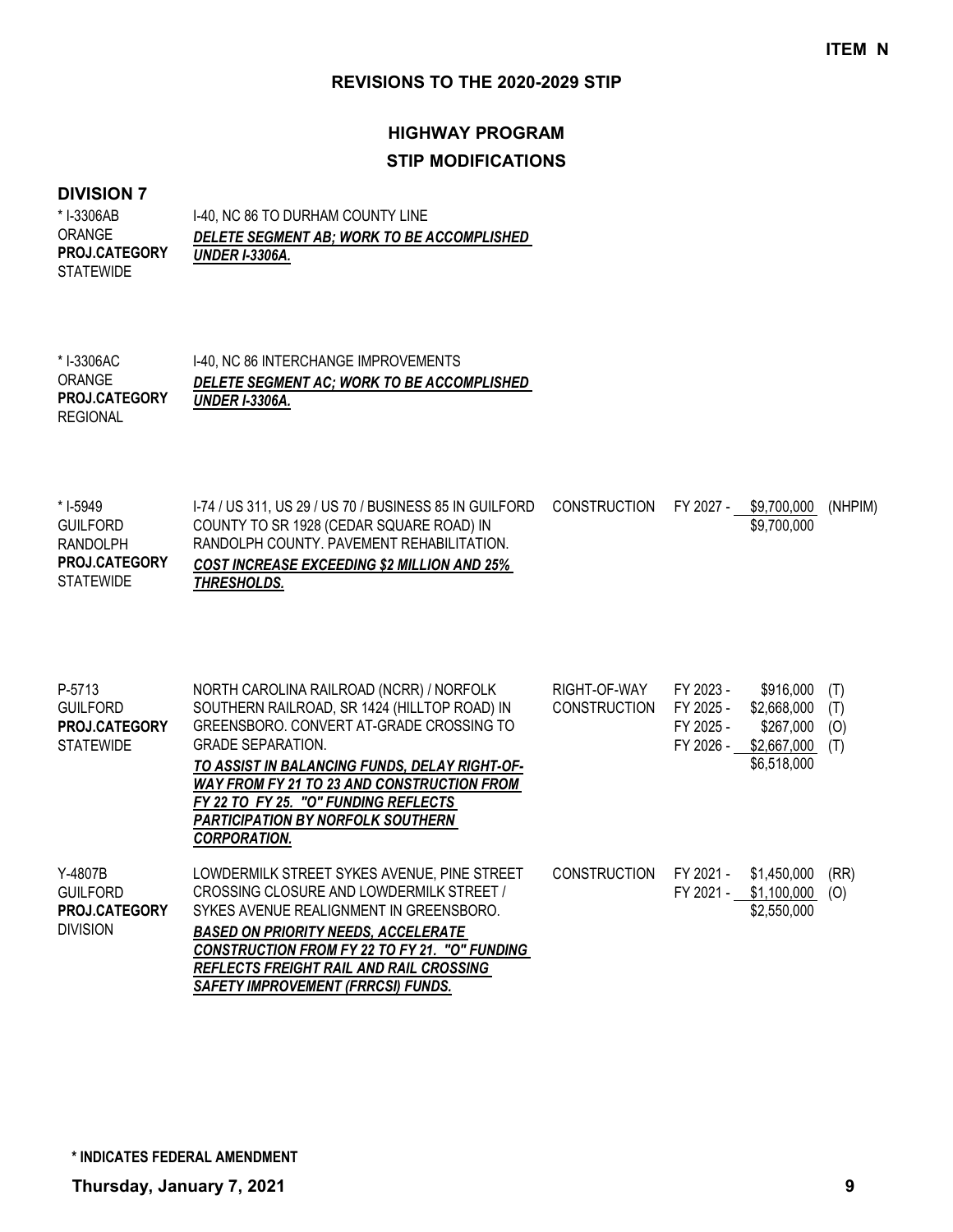# **HIGHWAY PROGRAM STIP MODIFICATIONS**

| <b>DIVISION 8</b><br>* I-5947A<br><b>MONTGOMERY</b><br>PROJ.CATEGORY<br><b>STATEWIDE</b> | I-73/74, MONTGOMERY COUNTY LINE TO NC 211.<br>PAVEMENT REHABILITATION.<br>COST INCREASE EXCEEDING \$2 MILLION AND 25%<br><b>THRESHOLDS.</b>                                                                                                     | <b>CONSTRUCTION</b>                                     |                                                               | FY 2023 - \$11,400,000<br>\$11,400,000                                                | (BGIM)                          |
|------------------------------------------------------------------------------------------|-------------------------------------------------------------------------------------------------------------------------------------------------------------------------------------------------------------------------------------------------|---------------------------------------------------------|---------------------------------------------------------------|---------------------------------------------------------------------------------------|---------------------------------|
| * I-5947C<br><b>MONTGOMERY</b><br>PROJ.CATEGORY<br><b>STATEWIDE</b>                      | I-73/74, NC 24/27 TO RANDOLPH COUNTY LINE.<br>PAVEMENT REHABILITATION.<br><b>COST INCREASE EXCEEDING \$2 MILLION AND 25%</b><br>THRESHOLDS.                                                                                                     | <b>CONSTRUCTION</b>                                     |                                                               | FY 2023 - \$9,700,000<br>\$9,700,000                                                  | (BGIM)                          |
| * I-5948<br><b>RANDOLPH</b><br>PROJ.CATEGORY<br><b>STATEWIDE</b>                         | I-73 / I-74 / US 220, MONTGOMERY COUNTY LINE TO<br>NORTH OF SR 1462 (PARK DRIVE) IN ASHEBORO.<br>PAVEMENT REHABILITATION.<br><b>COST INCREASE EXCEEDING \$2 MILLION AND 25%</b><br>THRESHOLDS.                                                  | <b>CONSTRUCTION</b>                                     | FY 2027 -                                                     | \$8,500,000<br>FY 2028 - \$8,500,000<br>\$17,000,000                                  | (NHPIM)<br>(NHPIM)              |
| R-5930<br><b>CHATHAM</b><br>PROJ.CATEGORY<br><b>DIVISION</b>                             | NEW ROUTE, COUNTRY ROUTT BROWN ROAD TO US<br>15 / US 501. CONSTRUCT 2-LANE ROADWAY ON NEW<br>LOCATION.<br><b>COST INCREASE EXCEEDING \$2 MILLION AND 25%</b><br>THRESHOLDS. "O" FUNDING REFLECTS LOCAL<br><b>PARTICIPATION.</b>                 | RIGHT-OF-WAY<br><b>UTILITIES</b><br><b>CONSTRUCTION</b> | FY 2022 -<br>FY 2022 -<br>FY 2023 -<br>FY 2023 -<br>FY 2024 - | \$2,071,000<br>\$100,000<br>\$9,600,000<br>\$9,000,000<br>\$9,600,000<br>\$30,371,000 | (T)<br>(T)<br>(T)<br>(0)<br>(T) |
| U-5814<br><b>MOORE</b><br>PROJ.CATEGORY<br><b>REGIONAL</b>                               | US 15 / US 501 / NC 211, US 1 (SANDHILLS BOULEVARD)<br>IN ABERDEEN TO BRUCEWOOD ROAD IN SOUTHERN<br>PINES. ACCESS MANAGEMENT IMPROVEMENTS.<br><b>COST INCREASE EXCEEDING \$2 MILLION AND 25%</b><br>THRESHOLDS.                                 | <b>CONSTRUCTION</b>                                     | FY 2025 -                                                     | \$7,350,000<br>FY 2026 - \$7,350,000<br>\$14,700,000                                  | (T)<br>(T)                      |
| U-5815B<br><b>MOORE</b><br>PROJ.CATEGORY<br><b>REGIONAL</b>                              | US 1 (SANDHILLS BOULEVARD), KNIGHT STREET IN<br>ABERDEEN TO OLD US 1 IN SOUTHERN PINES, SR 1112<br>(ROSELAND ROAD) REALIGNMENT AT US1, IMPROVE<br>RADII AT US 15 / US 501.<br><b>COST INCREASE EXCEEDING \$2 MILLION AND 25%</b><br>THRESHOLDS. | <b>CONSTRUCTION</b>                                     |                                                               | FY 2025 - \$12,550,000<br>FY 2026 - \$12,550,000 (T)<br>\$25,100,000                  | (T)                             |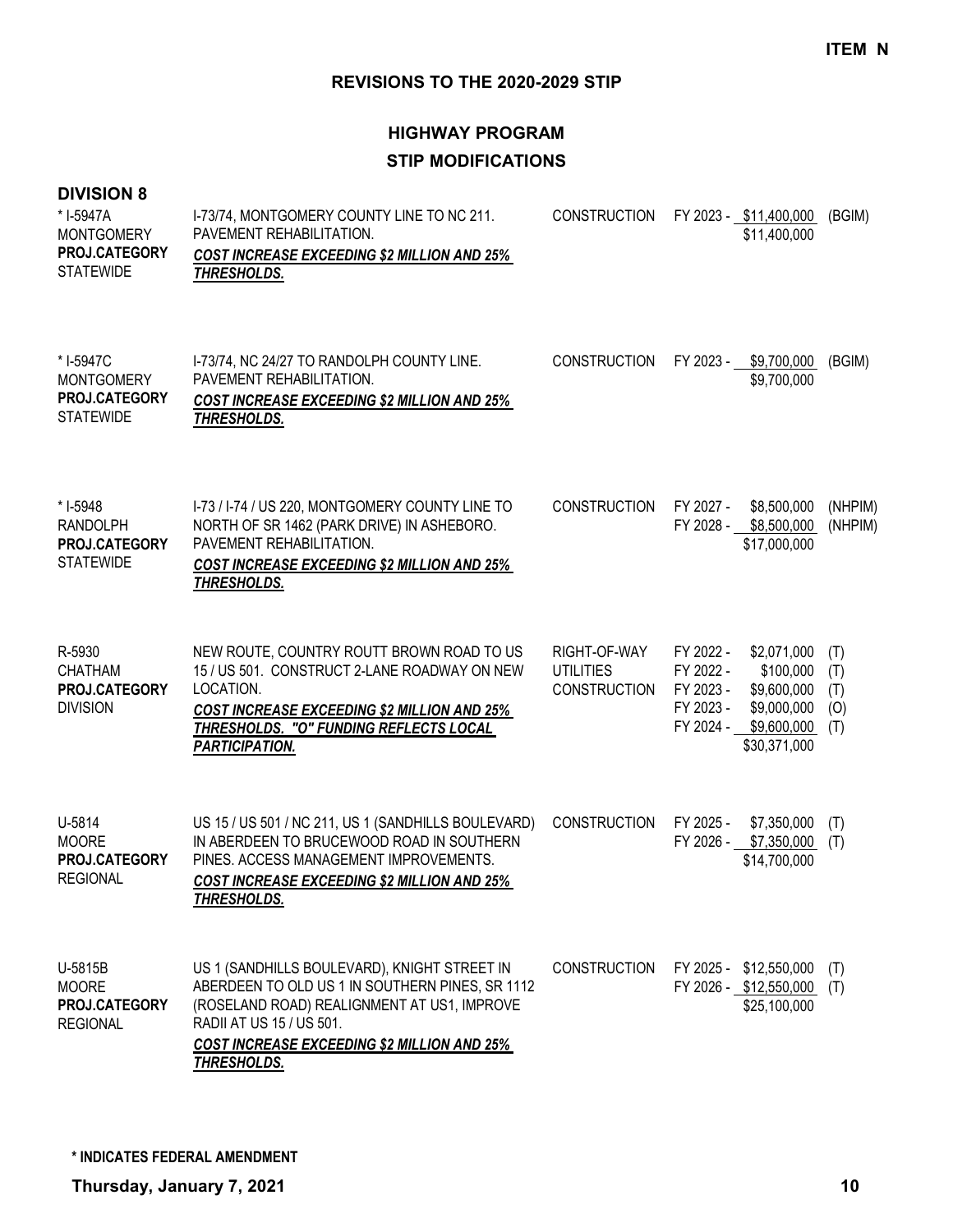#### **HIGHWAY PROGRAM**

## **STIP MODIFICATIONS**

| <b>DIVISION 9</b> |  |
|-------------------|--|
|-------------------|--|

| R-5737<br><b>DAVIDSON</b><br>PROJ.CATEGORY<br><b>DIVISION</b> | US 29 / US 70 / BUSINESS 85, SR 1798 (OLD<br>GREENSBORO ROAD). CONVERT AT-GRADE<br>INTERSECTION TO INTERCHANGE.<br>TO ALLOW ADDITIONAL TIME FOR RIGHT-OF-WAY<br>AND UTILITIES, DELAY CONSTRUCTION FROM FY 21<br>TO FY 22. | <b>CONSTRUCTION</b> | FY 2022 -<br>FY 2023 -<br>FY 2024 -                                                                                                        | \$9,167,000<br>\$9,167,000<br>\$9,166,000<br>\$27,500,000                                                                         | (T)<br>(T)<br>(T)                                                         |
|---------------------------------------------------------------|---------------------------------------------------------------------------------------------------------------------------------------------------------------------------------------------------------------------------|---------------------|--------------------------------------------------------------------------------------------------------------------------------------------|-----------------------------------------------------------------------------------------------------------------------------------|---------------------------------------------------------------------------|
| U-2729<br><b>FORSYTH</b><br>PROJ.CATEGORY<br><b>DIVISION</b>  | SR 1672 (HANES MILL ROAD), MUSEUM DRIVE TO SR<br>4000 (UNIVERSITY PARKWAY) IN WINSTON-SALEM.<br>WIDEN TO MULTI-LANES.<br><b>COST INCREASE EXCEEDING \$2 MILLION AND 25%</b><br>THRESHOLDS.                                | <b>ENGINEERING</b>  | FY 2020 -<br>FY 2021 -<br>FY 2022 -<br>FY 2023 -<br>FY 2024 -<br>FY 2025 -<br>FY 2026 -<br>FY 2027 -<br>FY 2028 -<br>FY 2029 -             | \$78,000<br>\$78,000<br>\$78,000<br>\$78,000<br>\$78,000<br>\$78,000<br>\$78,000<br>\$78,000<br>\$78,000<br>\$78,000              | (T)<br>(T)<br>(T)<br>(T)<br>(T)<br>(T)<br>(T)<br>(T)<br>(T)<br>(T)        |
|                                                               |                                                                                                                                                                                                                           | <b>BUILD NC ROW</b> | POST YR-<br>FY 2020 -<br>FY 2021 -<br>FY 2022 -<br>FY 2023 -<br>FY 2024 -<br>FY 2025 -<br>FY 2026 -<br>FY 2027 -<br>FY 2028 -<br>FY 2029 - | \$391,000<br>\$49,000<br>\$49,000<br>\$49,000<br>\$49,000<br>\$49,000<br>\$49,000<br>\$49,000<br>\$49,000<br>\$49,000<br>\$49,000 | (T)<br>(T)<br>(T)<br>(T)<br>(T)<br>(T)<br>(T)<br>(T)<br>(T)<br>(T)<br>(T) |
|                                                               |                                                                                                                                                                                                                           | <b>CONSTRUCTION</b> | POST YR-<br>FY 2022 -<br>FY 2023 -                                                                                                         | \$191,000<br>\$7,750,000<br>\$7,750,000<br>\$17,352,000                                                                           | (T)<br>(T)<br>(T)                                                         |
| <b>DIVISION 10</b><br>AYE070                                  | CHADI OTTE DOLICI AS INITEDNATIONAL AIDDODT                                                                                                                                                                               | CONICTDUCTION       | EV 2024                                                                                                                                    | P E A A A A A A T                                                                                                                 |                                                                           |

| AV-5879              | CHARLOTTE DOUGLAS INTERNATIONAL AIRPORT            | CONSTRUCTION FY 2024 - |                             | \$500.000 (T) |  |
|----------------------|----------------------------------------------------|------------------------|-----------------------------|---------------|--|
| MECKLENBURG          | (CLT), CONSTRUCT FOURTH PARALLEL RUNWAY.           |                        | FY 2024 - \$607,000,000 (O) |               |  |
| <b>PROJ.CATEGORY</b> | TO ALLOW ADDITIONAL TIME FOR PLANNING AND          |                        |                             | \$607,500,000 |  |
| STATEWIDE            | <b>DESIGN, DELAY CONSTRUCTION FROM FY 22 TO FY</b> |                        |                             |               |  |
|                      | <b>24. OTHER FUNDS PROVIDED BY CHARLOTTE</b>       |                        |                             |               |  |
|                      | DOUGLAS INTERNATIONAL AIRPORT.                     |                        |                             |               |  |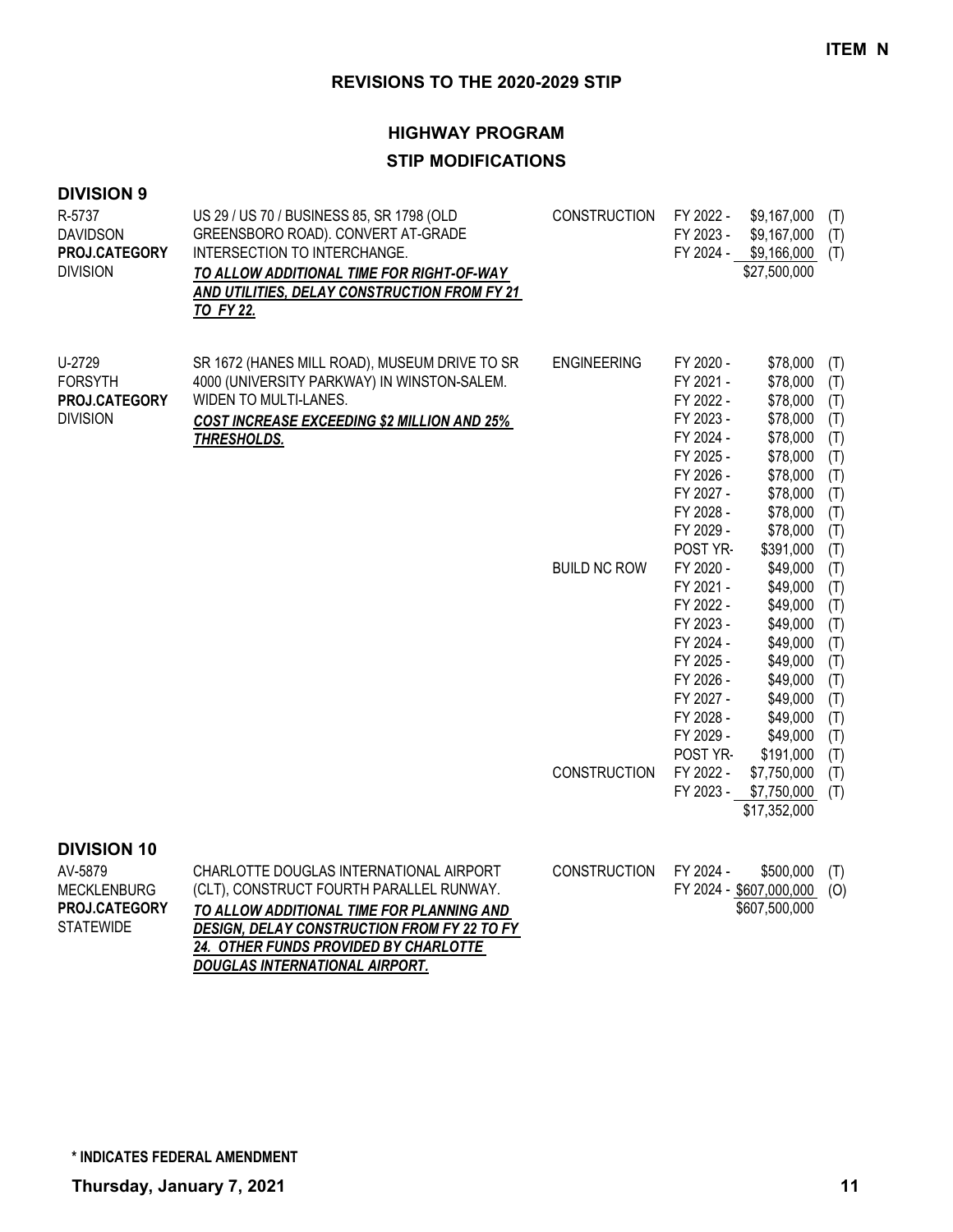# **HIGHWAY PROGRAM STIP MODIFICATIONS**

| <b>DIVISION 10</b><br>AV-5893<br><b>MECKLENBURG</b><br>PROJ.CATEGORY<br><b>REGIONAL</b> | CHARLOTTE DOUGLAS INTERNATIONAL AIRPORT<br>(CLT), EXPAND CONCOURSE A (PHASE II).<br>TO ALLOW ADDITIONAL TIME FOR PLANNING AND<br>DESIGN, DELAY CONSTRUCTION FROM FY 20 TO FY<br>25. OTHER FUNDS PROVIDED BY CHARLOTTE<br><b>DOUGLAS INTERNATIONAL AIRPORT.</b> | <b>CONSTRUCTION</b>                 | FY 2025 -<br>\$500,000<br>FY 2025 - \$202,000,000<br>\$202,500,000                                                                                                                  | (T)<br>(O)                                    |
|-----------------------------------------------------------------------------------------|----------------------------------------------------------------------------------------------------------------------------------------------------------------------------------------------------------------------------------------------------------------|-------------------------------------|-------------------------------------------------------------------------------------------------------------------------------------------------------------------------------------|-----------------------------------------------|
| * B-5811<br><b>STANLY</b><br>PROJ.CATEGORY<br><b>DIVISION</b>                           | SR 1434 (ROGERS ROAD), REPLACE BRIDGE 830042<br>OVER BIG BEAR CREEK.<br>TO ASSIST IN BALANCING FUNDS, DELAY RIGHT-OF-<br><b>WAY FROM FY 22 TO FY 25 AND CONSTRUCTION</b><br><b>FROM FY 22 TO FY 26.</b>                                                        | RIGHT-OF-WAY<br><b>CONSTRUCTION</b> | FY 2025 -<br>\$15,000<br>\$600,000<br>FY 2026 -<br>\$615,000                                                                                                                        | (BGOFF)<br>(BGOFF)                            |
| * U-3415A<br><b>CABARRUS</b><br>PROJ.CATEGORY<br><b>DIVISION</b>                        | SR 1394 (POPLAR TENT ROAD), EAST OF I-85 TO<br><b>GEORGE LILES PARKWAY</b><br><b>COST INCREASE EXCEEDING \$2 MILLION AND 25%</b><br>THRESHOLDS.                                                                                                                | <b>BUILD NC ROW</b>                 | FY 2024 -<br>\$172,000<br>FY 2025 -<br>\$172,000<br>FY 2026 -<br>\$172,000<br>FY 2027 -<br>\$172,000<br>FY 2028 -<br>\$172,000<br>\$172,000<br>FY 2029 -<br>POST YR-<br>\$1,548,000 | (T)<br>(T)<br>(T)<br>(T)<br>(T)<br>(T)<br>(T) |
|                                                                                         |                                                                                                                                                                                                                                                                | RIGHT-OF-WAY                        | FY 2024 - \$10,350,000<br>FY 2025 - \$10,350,000                                                                                                                                    | (T)<br>(T)                                    |
|                                                                                         |                                                                                                                                                                                                                                                                | <b>UTILITIES</b>                    | FY 2024 -<br>\$1,850,000<br>FY 2025 -<br>\$1,850,000                                                                                                                                | (T)<br>(T)                                    |
|                                                                                         |                                                                                                                                                                                                                                                                | <b>BUILD NC CON</b>                 | FY 2026 -<br>\$686,000<br>\$686,000<br>FY 2027 -<br>FY 2028 -<br>\$686,000<br>FY 2029 -<br>\$686,000<br>POST YR-<br>\$7,374,000                                                     | (T)<br>(T)<br>(T)<br>(T)<br>(T)               |
|                                                                                         |                                                                                                                                                                                                                                                                | <b>CONSTRUCTION</b>                 | FY 2026 -<br>\$2,667,000<br>FY 2027 -<br>\$2,667,000<br>FY 2028 -<br>\$2,666,000<br>\$45,098,000                                                                                    | (T)<br>(T)<br>(T)                             |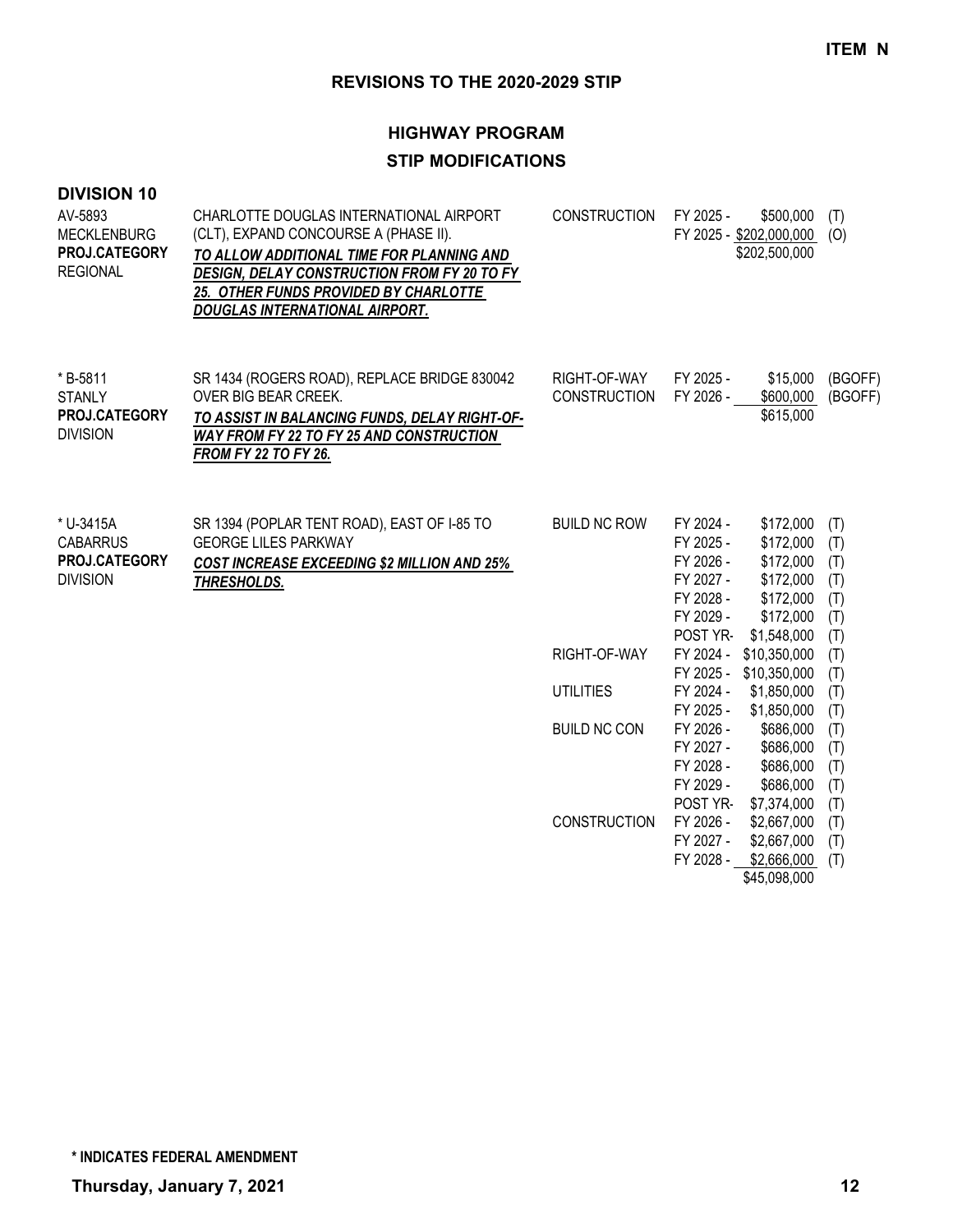# **HIGHWAY PROGRAM STIP MODIFICATIONS**

| <b>DIVISION 10</b>                                |                                                                                                                              |                                  |                                                               |                                                                                                    |                                 |
|---------------------------------------------------|------------------------------------------------------------------------------------------------------------------------------|----------------------------------|---------------------------------------------------------------|----------------------------------------------------------------------------------------------------|---------------------------------|
| * U-4913<br><b>MECKLENBURG</b>                    | IDLEWILD ROAD, SR 3175 (STALLINGS ROAD) TO SR<br>1524 (STEVENS MILL ROAD). WIDEN EXISTING<br>ROADWAY.                        | RIGHT-OF-WAY                     | FY 2022 -<br>FY 2023 -                                        | \$4,000,000<br>\$4,000,000                                                                         | (T)<br>(T)                      |
| <b>UNION</b><br>PROJ.CATEGORY                     |                                                                                                                              | <b>UTILITIES</b>                 | FY 2022 -<br>FY 2023 -                                        | \$1,950,000<br>\$1,950,000                                                                         | (T)<br>(T)                      |
| <b>DIVISION</b>                                   | COST INCREASE EXCEEDING \$2 MILLION AND 25%<br>THRESHOLDS.                                                                   | <b>BUILD NC CON</b>              | FY 2025 -<br>FY 2026 -<br>FY 2027 -<br>FY 2028 -<br>FY 2029 - | \$257,000<br>\$257,000<br>\$257,000<br>\$257,000<br>\$257,000                                      | (T)<br>(T)<br>(T)<br>(T)<br>(T) |
|                                                   |                                                                                                                              | <b>CONSTRUCTION</b>              | POST YR-<br>FY 2025 -<br>FY 2026 -<br>FY 2027 -               | \$2,570,000<br>\$8,333,000<br>\$8,333,000<br>\$8,334,000<br>\$40,755,000                           | (T)<br>(T)<br>(T)<br>(T)        |
| * U-5769A<br><b>UNION</b>                         | NC 16 (PROVIDENCE ROAD SOUTH), SR 1316 (REA<br>ROAD EXTENSION) TO SR 1307 (BONDS GROVE                                       | RIGHT-OF-WAY                     | FY 2024 -<br>FY 2025 -                                        | \$5,350,000<br>\$5,350,000                                                                         | (T)<br>(T)                      |
| PROJ.CATEGORY<br><b>REGIONAL</b>                  | CHURCH RD). WIDEN TO MULTI-LANES.<br><b>COST INCREASE EXCEEDING \$2 MILLION AND 25%</b><br><b>THRESHOLDS.</b>                | <b>UTILITIES</b>                 | FY 2024 -<br>FY 2025 -<br>FY 2026 -                           | \$5,733,000<br>\$5,733,000<br>\$5,734,000                                                          | (T)<br>(T)<br>(T)               |
|                                                   |                                                                                                                              | <b>CONSTRUCTION</b>              | FY 2027 -<br>FY 2028 -<br>FY 2029 -<br>POST YR-               | \$6,600,000<br>\$6,600,000<br>\$6,600,000<br>\$6,600,000<br>\$54,300,000                           | (T)<br>(T)<br>(T)<br>(T)        |
| * U-5769B<br><b>UNION</b>                         | NC 16 (PROVIDENCE ROAD SOUTH), SR 1307 (BONDS<br>GROVE CHURCH RD) TO SR 3530 (WAXHAW PARKWAY)                                | RIGHT-OF-WAY                     | FY 2024 -<br>FY 2025 -                                        | \$7,750,000<br>\$7,750,000                                                                         | (T)<br>(T)                      |
| PROJ.CATEGORY<br><b>REGIONAL</b>                  | IN WAXHAW. WIDEN TO MULTI-LANES.<br><b>COST INCREASE EXCEEDING \$2 MILLION AND 25%</b>                                       | <b>UTILITIES</b>                 | FY 2024 -<br>FY 2025 -                                        | \$11,250,000<br>\$11,250,000                                                                       | (T)<br>(T)                      |
|                                                   | <b>THRESHOLDS.</b>                                                                                                           | <b>CONSTRUCTION</b>              | FY 2027 -<br>FY 2028 -<br>FY 2029 -<br>POST YR-               | FY 2026 - \$11,250,000<br>\$7,850,000<br>\$7,850,000<br>\$7,850,000<br>\$7,850,000<br>\$80,650,000 | (T)<br>(T)<br>(T)<br>(T)<br>(T) |
| * U-6032<br><b>CABARRUS</b><br><b>MECKLENBURG</b> | SR 2467 (MALLARD CREEK ROAD)/ SR 1445 (DERITA<br>ROAD), I-485 TO CONCORD MILLS BOULEVARD (SR<br>2894). WIDEN TO MULTI-LANES. | RIGHT-OF-WAY                     | FY 2022 -<br>FY 2023 -<br>FY 2024 -                           | \$4,800,000<br>\$4,800,000<br>\$4,800,000                                                          | (T)<br>(T)<br>(T)               |
| PROJ.CATEGORY<br><b>DIVISION</b>                  | <b>COST INCREASE EXCEEDING \$2 MILLION AND 25%</b><br>THRESHOLDS.                                                            | UTILITIES<br><b>CONSTRUCTION</b> | FY 2022 -<br>FY 2025 -<br>FY 2026 -<br>FY 2027 -              | \$500,000<br>\$8,333,000<br>\$8,333,000<br>\$8,334,000<br>\$39,900,000                             | (T)<br>(T)<br>(T)<br>(T)        |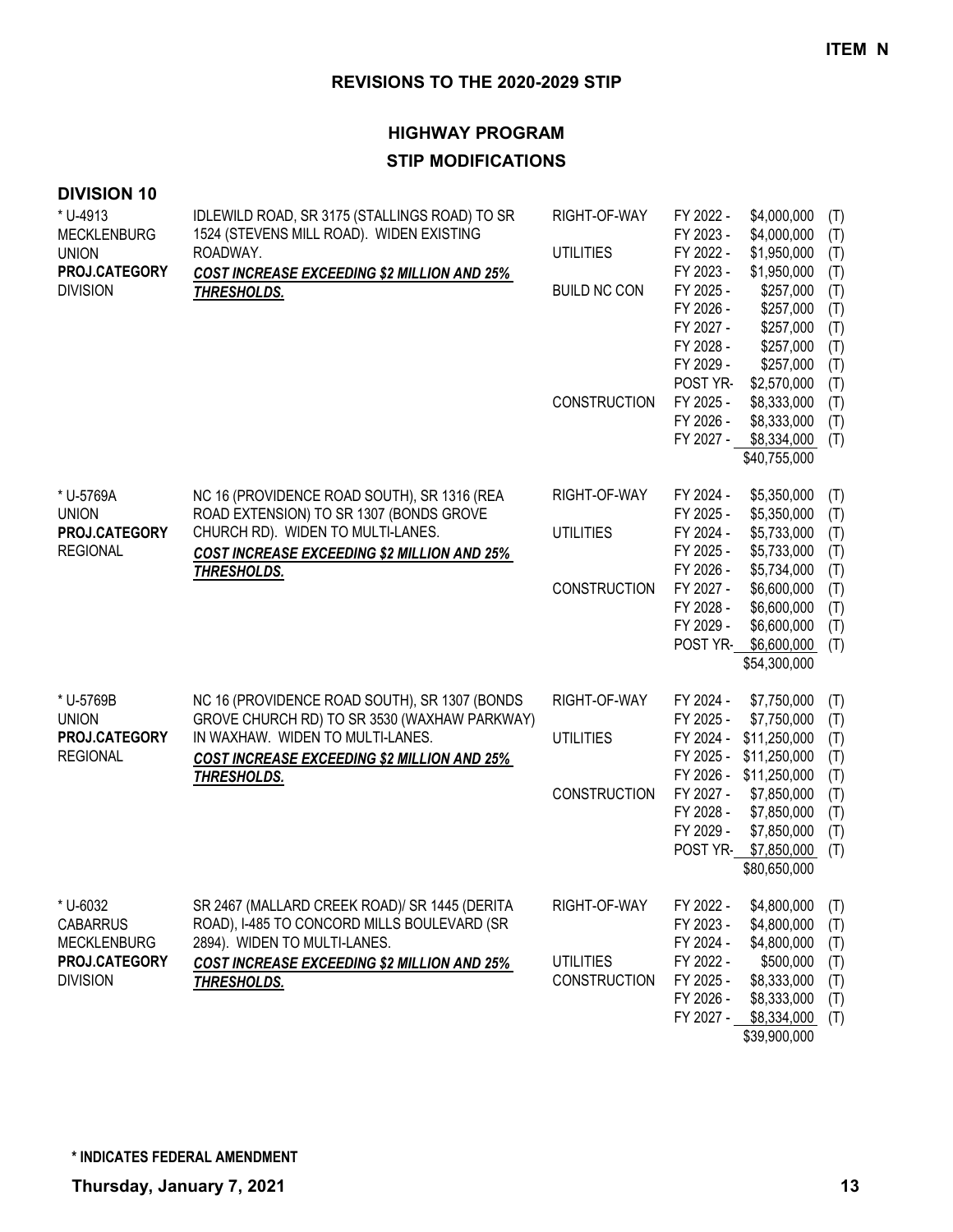# **HIGHWAY PROGRAM STIP MODIFICATIONS**

| * R-4045<br><b>CLEVELAND</b><br>PROJ.CATEGORY<br><b>REGIONAL</b> | US 74, SR 1168 (LATTIMORE ROAD) INTERSECTION.<br>UPGRADE AT-GRADE INTERSECTION TO<br>INTERCHANGE.<br><b>COST INCREASE EXCEEDING \$2 MILLION AND 25%</b><br>THRESHOLDS. DP FUNDS REPRESENT FEDERAL<br><b>INFRA GRANT.</b> | RIGHT-OF-WAY<br><b>UTILITIES</b><br>CONSTRUCTION | FY 2022 -<br>FY 2023 -<br>FY 2022 -<br>FY 2023 -<br>FY 2022 -<br>FY 2022 -<br>FY 2023 -<br>FY 2024 -<br>FY 2025 -                          | \$1,500,000<br>\$1,500,000<br>\$950,000<br>\$950,000<br>\$3,600,000<br>\$430,000<br>\$6,990,000<br>\$6,990,000<br>\$6,990,000<br>\$29,900,000 | (T)<br>(T)<br>(T)<br>(T)<br>(DP)<br>(T)<br>(T)<br>(T)<br>(T)              |
|------------------------------------------------------------------|--------------------------------------------------------------------------------------------------------------------------------------------------------------------------------------------------------------------------|--------------------------------------------------|--------------------------------------------------------------------------------------------------------------------------------------------|-----------------------------------------------------------------------------------------------------------------------------------------------|---------------------------------------------------------------------------|
| * U-5799<br><b>IREDELL</b><br>PROJ.CATEGORY<br><b>REGIONAL</b>   | US 21, SR 1933 TO FORT DOBBS ROAD. WIDEN TO<br>MULTI-LANES AND REALIGN OFFSET INTERSECTIONS<br>OF SR 1922 AND SR 2171.<br><b>COST INCREASE EXCEEDING \$2 MILLION AND 25%</b><br>THRESHOLDS.                              | <b>ENGINEERING</b>                               | FY 2020 -<br>FY 2021 -<br>FY 2022 -<br>FY 2023 -<br>FY 2024 -<br>FY 2025 -<br>FY 2026 -<br>FY 2027 -<br>FY 2028 -<br>FY 2029 -<br>POST YR- | \$151,000<br>\$151,000<br>\$151,000<br>\$151,000<br>\$151,000<br>\$151,000<br>\$151,000<br>\$151,000<br>\$151,000<br>\$151,000<br>\$755,000   | (T)<br>(T)<br>(T)<br>(T)<br>(T)<br>(T)<br>(T)<br>(T)<br>(T)<br>(T)<br>(T) |
|                                                                  |                                                                                                                                                                                                                          | <b>BUILD NC ROW</b>                              | FY 2020 -<br>FY 2021 -<br>FY 2022 -<br>FY 2023 -<br>FY 2024 -<br>FY 2025 -<br>FY 2026 -<br>FY 2027 -<br>FY 2028 -<br>FY 2029 -<br>POST YR- | \$4,000<br>\$4,000<br>\$4,000<br>\$4,000<br>\$4,000<br>\$4,000<br>\$4,000<br>\$4,000<br>\$4,000<br>\$4,000<br>\$20,000                        | (T)<br>(T)<br>(T)<br>(T)<br>(T)<br>(T)<br>(T)<br>(T)<br>(T)<br>(T)<br>(T) |
|                                                                  |                                                                                                                                                                                                                          | RIGHT-OF-WAY                                     | FY 2020 -<br>FY 2021 -<br>FY 2022 -                                                                                                        | \$7,433,000<br>\$7,433,000<br>\$7,434,000                                                                                                     | (T)<br>(T)<br>(T)                                                         |
|                                                                  |                                                                                                                                                                                                                          | <b>UTILITIES</b><br>CONSTRUCTION                 | FY 2020 -<br>FY 2023 -<br>FY 2024 -<br>FY 2025 -                                                                                           | \$1,600,000<br>\$5,100,000<br>\$5,100,000<br>\$5,000,000<br>\$41,425,000                                                                      | (T)<br>(T)<br>(T)<br>(T)                                                  |

**DIVISION 12**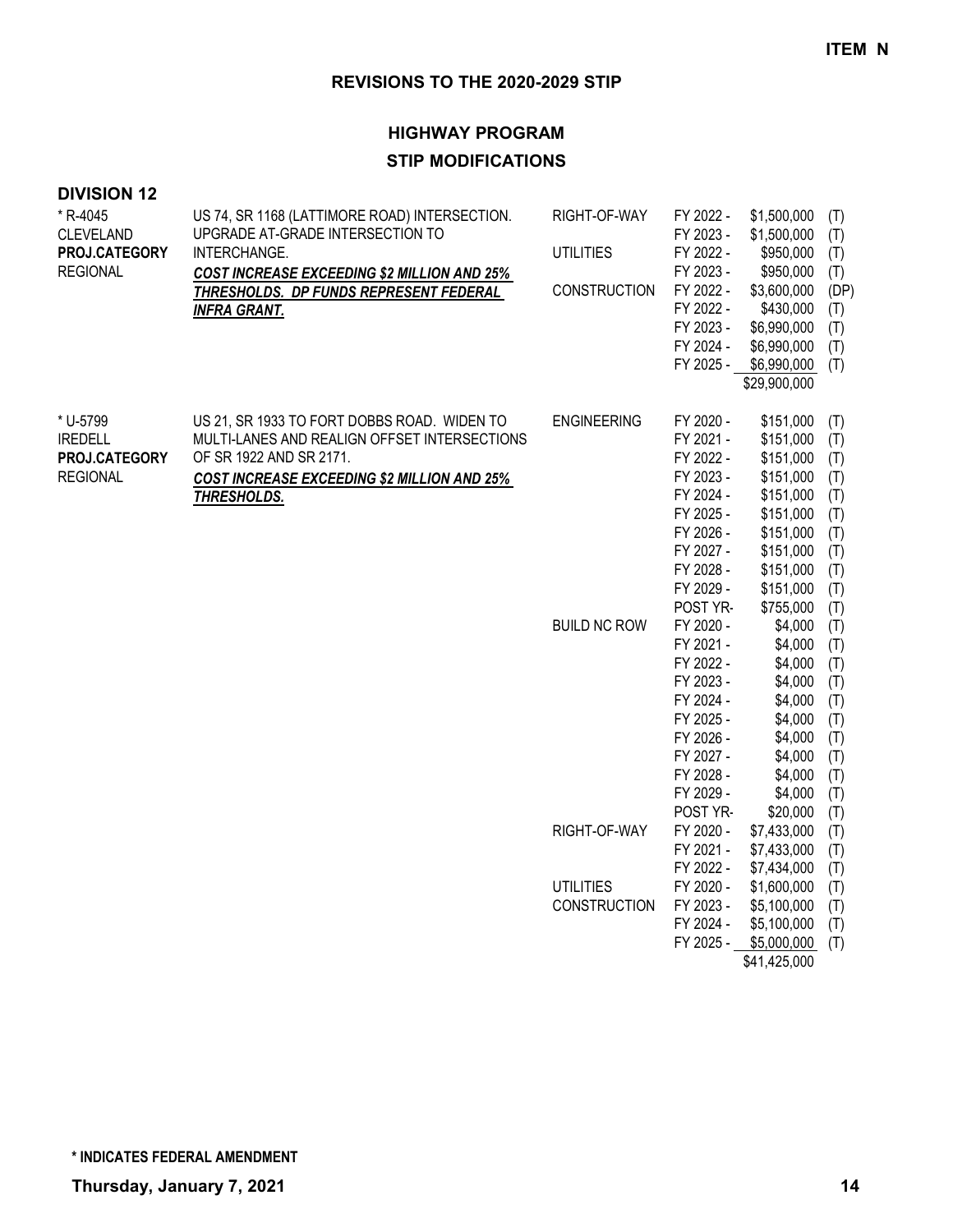# **HIGHWAY PROGRAM STIP MODIFICATIONS**

| <b>DIVISION 12</b><br>$*$ U-5817<br><b>IREDELL</b><br>PROJ.CATEGORY<br><b>DIVISION</b> | SR 1246 (FAIRVIEW ROAD), EXTEND SR 1246<br>(FAIRVIEW ROAD) OVER I-77 TO CONNECT WITH SR<br>1206 (ALCOVE ROAD) AND CONSTRUCT PARALLEL<br>NORTH-SOUTH CONNECTOR ROADS TO SR 1109<br>(WILLIAMSON ROAD).<br>COST INCREASE EXCEEDING \$2 MILLION AND 25%<br>THRESHOLDS.                                                     | RIGHT-OF-WAY<br><b>UTILITIES</b><br><b>CONSTRUCTION</b> | FY 2020 -<br>\$4,472,000<br>FY 2020 -<br>\$2,403,000<br>FY 2020 -<br>\$2,725,000<br>FY 2020 -<br>\$610,000<br>FY 2025 -<br>\$5,900,000<br>FY 2026 -<br>\$5,900,000<br>FY 2027 -<br>\$5,900,000<br>\$27,910,000 | (BGANY)<br>(BGDA)<br>(BA)<br>(BGANY)<br>(T)<br>(T)<br>(T) |
|----------------------------------------------------------------------------------------|------------------------------------------------------------------------------------------------------------------------------------------------------------------------------------------------------------------------------------------------------------------------------------------------------------------------|---------------------------------------------------------|----------------------------------------------------------------------------------------------------------------------------------------------------------------------------------------------------------------|-----------------------------------------------------------|
| * U-6144<br><b>LINCOLN</b><br>PROJ.CATEGORY<br><b>REGIONAL</b>                         | NC 16, SR 1389 (FAIRFIELD FOREST ROAD) TO SR 1379<br>(WEBBS ROAD). WIDEN TO MULTI-LANES.<br>COST INCREASE EXCEEDING \$2 MILLION AND 25%<br>THRESHOLDS.                                                                                                                                                                 | RIGHT-OF-WAY<br><b>UTILITIES</b><br><b>CONSTRUCTION</b> | FY 2029 -<br>\$10,000<br>POST YR-<br>\$5,990,000<br>FY 2029 -<br>\$10,000<br>POST YR-<br>\$4,890,000<br>POST YR-\$21,600,000<br>\$32,500,000                                                                   | (T)<br>(T)<br>(T)<br>(T)<br>(T)                           |
| <b>DIVISION 13</b><br>* EB-5827<br><b>BURKE</b><br>PROJ.CATEGORY<br><b>DIVISION</b>    | FONTA FLORA TRAIL, FONTA FLORA STATE TRAIL,<br>INTERSECTION OF LAUREL RIDGE COURT AND NORTH<br>POWERHOUSE ROAD TO THE PROPOSED HARRIS<br>WHISNANT TRAILHEAD AT THE INTERSECTION OF<br>HARRY WHISNANT ROAD AND COBB ROAD.<br>CONSTRUCT BICYCLE AND PEDESTRIAN FACILITY.<br>REVISE PROJECT LIMITS AT THE REQUEST OF MPO. | RIGHT-OF-WAY                                            | FY 2021 -<br>\$410,000<br>FY 2021 -<br>\$216,000<br>\$626,000                                                                                                                                                  | (BGDA)<br>(L)                                             |
| I-2513C<br><b>BUNCOMBE</b><br>PROJ.CATEGORY<br><b>STATEWIDE</b>                        | I-26/I-240, I-26/I-40/I-240 FINAL INTERCHANGE<br><b>IMPROVEMENTS</b><br>ACCELERATE CONSTRUCTION FROM POST YEAR TO<br><b>FY 29. THIS ACTION IS A CORRECTION FROM THE</b><br><b>OCTOBER 2020 ITEM N AGENDA ACTION.</b>                                                                                                   | RIGHT-OF-WAY<br><b>UTILITIES</b><br><b>CONSTRUCTION</b> | FY 2029 -<br>\$430,000<br>POST YR-<br>\$3,870,000<br>FY 2029 -<br>\$1,330,000<br>POST YR- \$11,970,000<br>FY 2029 -<br>\$9,250,000<br>POST YR-\$175,752,000<br>\$202,602,000                                   | (NHP)<br>(NHP)<br>(NHP)<br>(NHP)<br>(NHP)<br>(NHP)        |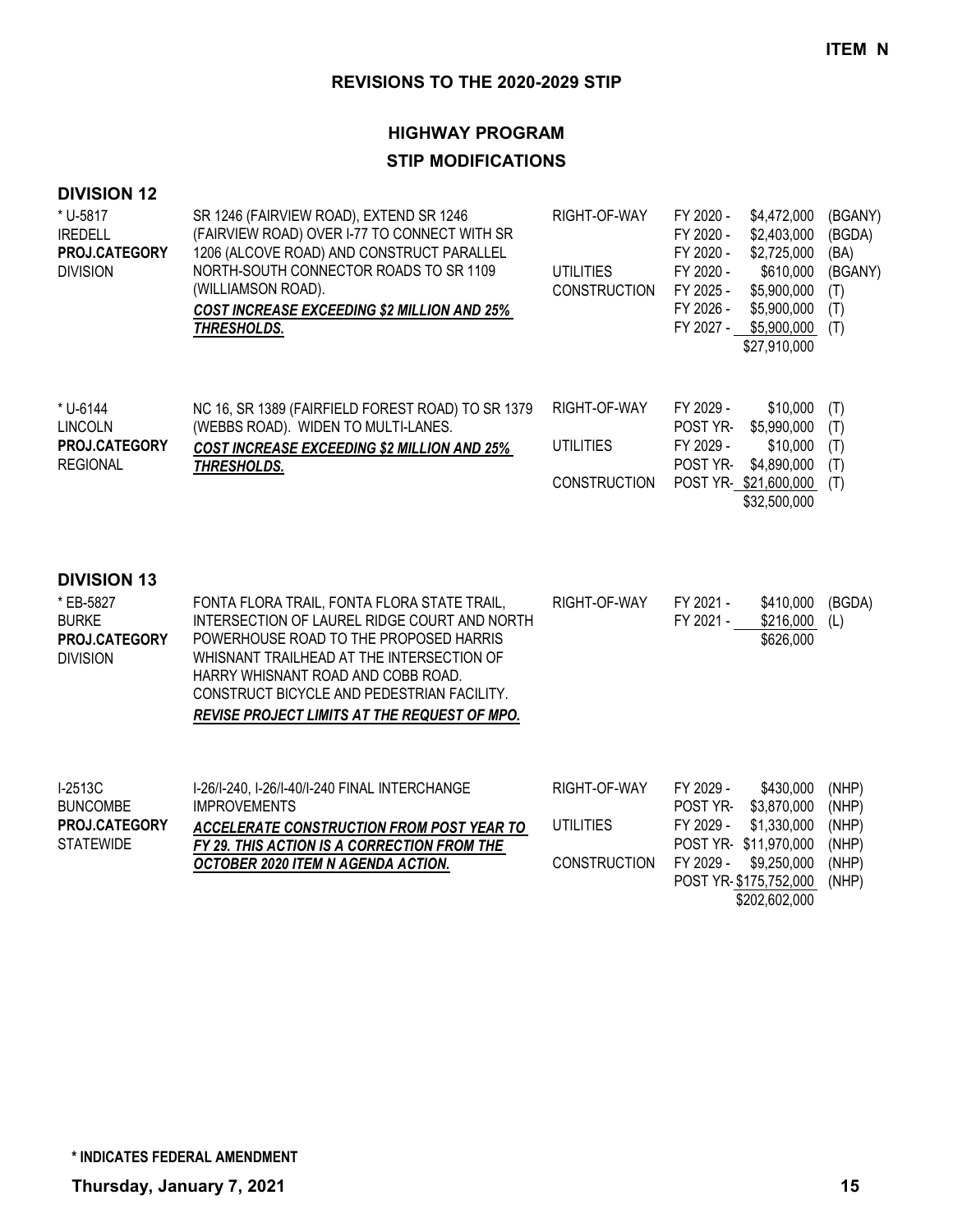# **HIGHWAY PROGRAM**

## **STIP MODIFICATIONS**

| <b>DIVISION 13</b> |                                                    |                     |           |                        |         |
|--------------------|----------------------------------------------------|---------------------|-----------|------------------------|---------|
| * I-4759           | I-40, I-40/SR 1228 (LIBERTY ROAD). CONVERT GRADE   | <b>GARVEE ROW</b>   | FY 2020 - | \$113,000              | (BGANY) |
| <b>BUNCOMBE</b>    | SEPARATION TO AN INTERCHANGE AND CONSTRUCT         |                     | FY 2021 - | \$825,000              | (BGANY) |
| PROJ.CATEGORY      | TWO LANE ROADWAY NORTH OF I-40 TO SR 1224 AND      |                     | FY 2022 - | \$825,000              | (BGANY) |
| <b>STATEWIDE</b>   | FOUR LANE ROADWAY SOUTH OF I-40 TO US 19/US        |                     | FY 2023 - | \$825,000              | (BGANY) |
|                    | 23/NC 151 WITH PARTS ON NEW LOCATION.              |                     | FY 2024 - | \$825,000              | (BGANY) |
|                    | <b>COST INCREASE EXCEEDING \$2 MILLION AND 25%</b> |                     | FY 2025 - | \$825,000              | (BGANY) |
|                    | THRESHOLDS.                                        |                     | FY 2026 - | \$825,000              | (BGANY) |
|                    |                                                    |                     | FY 2027 - | \$825,000              | (BGANY) |
|                    |                                                    |                     | FY 2028 - | \$825,000              | (BGANY) |
|                    |                                                    |                     | FY 2029 - | \$825,000              | (BGANY) |
|                    |                                                    |                     | POST YR-  | \$4,724,000            | (BGANY) |
|                    |                                                    | RIGHT-OF-WAY        | FY 2020 - | \$2,850,000            | (S(M))  |
|                    |                                                    |                     | FY 2021 - | \$2,850,000            | (S(M))  |
|                    |                                                    | <b>UTILITIES</b>    | FY 2021 - | \$700,000              | (BGANY) |
|                    |                                                    |                     | FY 2022 - | \$700,000              | (BGANY) |
|                    |                                                    | <b>CONSTRUCTION</b> | FY 2025 - | \$8,150,000            | (BGANY) |
|                    |                                                    |                     | FY 2026 - | \$8,150,000            | (BGANY) |
|                    |                                                    |                     | FY 2027 - | \$8,150,000            | (BGANY) |
|                    |                                                    |                     |           | FY 2028 - \$8,150,000  | (BGANY) |
|                    |                                                    |                     |           | \$51,962,000           |         |
| R-2233BB           | US 221, SOUTH OF US 74 BUSINESS TO NORTH OF SR     | <b>BUILD NC CON</b> | FY 2022 - | \$2,574,000            | (T)     |
| <b>RUTHERFORD</b>  | 1366 (ROPER LOOP ROAD)                             |                     | FY 2023 - | \$2,574,000            | (T)     |
| PROJ.CATEGORY      | <b>COST INCREASE EXCEEDING \$2 MILLION AND 25%</b> |                     | FY 2024 - | \$2,574,000            | (T)     |
| <b>DIVISION</b>    | THRESHOLDS.                                        |                     | FY 2025 - | \$2,574,000            | (T)     |
|                    |                                                    |                     | FY 2026 - | \$2,574,000            | (T)     |
|                    |                                                    |                     | FY 2027 - | \$2,574,000            | (T)     |
|                    |                                                    |                     | FY 2028 - | \$2,574,000            | (T)     |
|                    |                                                    |                     | FY 2029 - | \$2,574,000            | (T)     |
|                    |                                                    |                     |           | POST YR-\$18,018,000   | (T)     |
|                    |                                                    | <b>CONSTRUCTION</b> |           | FY 2022 - \$18,650,000 | (T)     |
|                    |                                                    |                     |           | FY 2023 - \$18,650,000 | (T)     |
|                    |                                                    |                     |           | FY 2024 - \$18,650,000 | (T)     |
|                    |                                                    |                     |           | FY 2025 - \$18,650,000 | (T)     |
|                    |                                                    |                     |           | \$113,210,000          |         |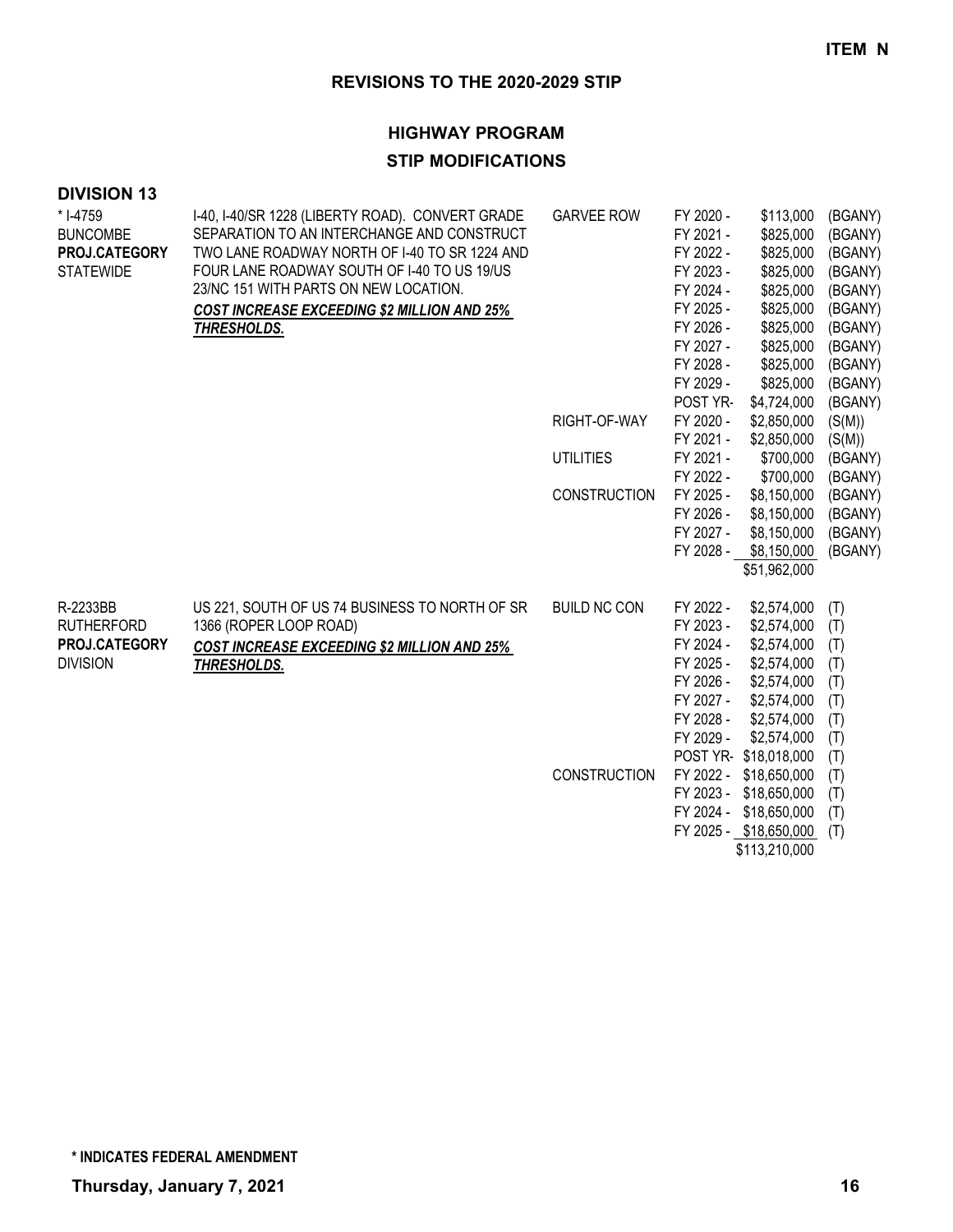# **HIGHWAY PROGRAM STIP MODIFICATIONS**

| <b>DIVISION 13</b> |  |
|--------------------|--|
|--------------------|--|

| * U-2801A<br><b>BUNCOMBE</b><br>PROJ.CATEGORY<br><b>REGIONAL</b>                    | US 25A (SWEETEN CREEK ROAD), US 25<br>(HENDERSONVILLE ROAD) TO SR 3081 (ROCK HILL<br>ROAD)<br><b>COST INCREASE EXCEEDING \$2 MILLION AND 25%</b><br>THRESHOLDS.                                                                                       | <b>BUILD NC ROW</b>                                     | FY 2024 -<br>\$257,000<br>FY 2025 -<br>\$257,000<br>FY 2026 -<br>\$257,000<br>FY 2027 -<br>\$257,000<br>FY 2028 -<br>\$257,000<br>FY 2029 -<br>\$257,000 | (T)<br>(T)<br>(T)<br>(T)<br>(T)<br>(T)   |
|-------------------------------------------------------------------------------------|-------------------------------------------------------------------------------------------------------------------------------------------------------------------------------------------------------------------------------------------------------|---------------------------------------------------------|----------------------------------------------------------------------------------------------------------------------------------------------------------|------------------------------------------|
|                                                                                     |                                                                                                                                                                                                                                                       | RIGHT-OF-WAY                                            | POST YR-<br>\$2,313,000<br>FY 2024 -<br>\$36,366,000<br>FY 2025 -<br>\$36,367,000<br>\$36,367,000<br>FY 2026 -                                           | (T)<br>(T)<br>(T)<br>(T)                 |
|                                                                                     |                                                                                                                                                                                                                                                       | <b>UTILITIES</b>                                        | FY 2024 -<br>\$2,240,000<br>FY 2025 -<br>\$2,240,000<br>FY 2026 -<br>\$2,240,000                                                                         | (T)<br>(T)<br>(T)                        |
|                                                                                     |                                                                                                                                                                                                                                                       | <b>CONSTRUCTION</b>                                     | FY 2027 -<br>\$11,525,000<br>FY 2028 -<br>\$11,525,000<br>FY 2029 -<br>\$11,525,000<br>POST YR-\$11,525,000<br>\$165,775,000                             | (BGANY)<br>(BGANY)<br>(BGANY)<br>(BGANY) |
| <b>DIVISION 14</b><br>* A-0009CB<br><b>GRAHAM</b><br>PROJ.CATEGORY<br><b>EXEMPT</b> | NC 143, SR 1223 (BEECH CREEK ROAD) TO NORTH OF<br>APPALACHIAN TRAIL, UPGRADE ROADWAY.<br><b>COST INCREASE EXCEEDING \$2 MILLION AND 25%</b><br>THRESHOLDS.                                                                                            | RIGHT-OF-WAY<br><b>UTILITIES</b><br><b>CONSTRUCTION</b> | FY 2021 -<br>\$3,300,000<br>FY 2021 -<br>\$1,300,000<br>FY 2022 - \$60,000,000<br>\$64,600,000                                                           | (APD)<br>(APD)<br>(APD)                  |
| * HS-2014A<br><b>MACON</b><br>PROJ.CATEGORY<br><b>REGIONAL</b>                      | US 64/NC 28, SR 1560 TO SR 1533 NEAR FRANKLIN.<br>INSTALL CENTERLINE RUMBLESTRIPS, LONG LIFE<br>PAVEMENT MARKINGS, AND INTERMITTMENT PAVED<br>SHOULDERS.<br>NEW PROJECT BREAK ADDED AT THE REQUEST OF<br>TRANSPORTATION MOBILITY AND SAFETY DIVISION. | <b>CONSTRUCTION</b>                                     | 2021<br>\$1,200,000<br>\$1,200,000                                                                                                                       | (HSIP)                                   |
| R-4751<br><b>SWAIN</b><br>PROJ.CATEGORY<br><b>REGIONAL</b>                          | US 19, SR 1152 (HUGHES BRANCH ROAD) IN BRYSON<br>CITY TO SR 1195 (US 19A). MODERNIZE ROADWAY.<br><b>COST INCREASE EXCEEDING \$2 MILLION AND 25%</b><br>THRESHOLDS.                                                                                    | RIGHT-OF-WAY<br><b>UTILITIES</b><br><b>CONSTRUCTION</b> | FY 2029 -<br>\$400,000<br>FY 2029 -<br>\$100,000<br>POST YR-\$74,200,000<br>\$74,700,000                                                                 | (T)<br>(T)<br>(T)                        |

**\* INDICATES FEDERAL AMENDMENT**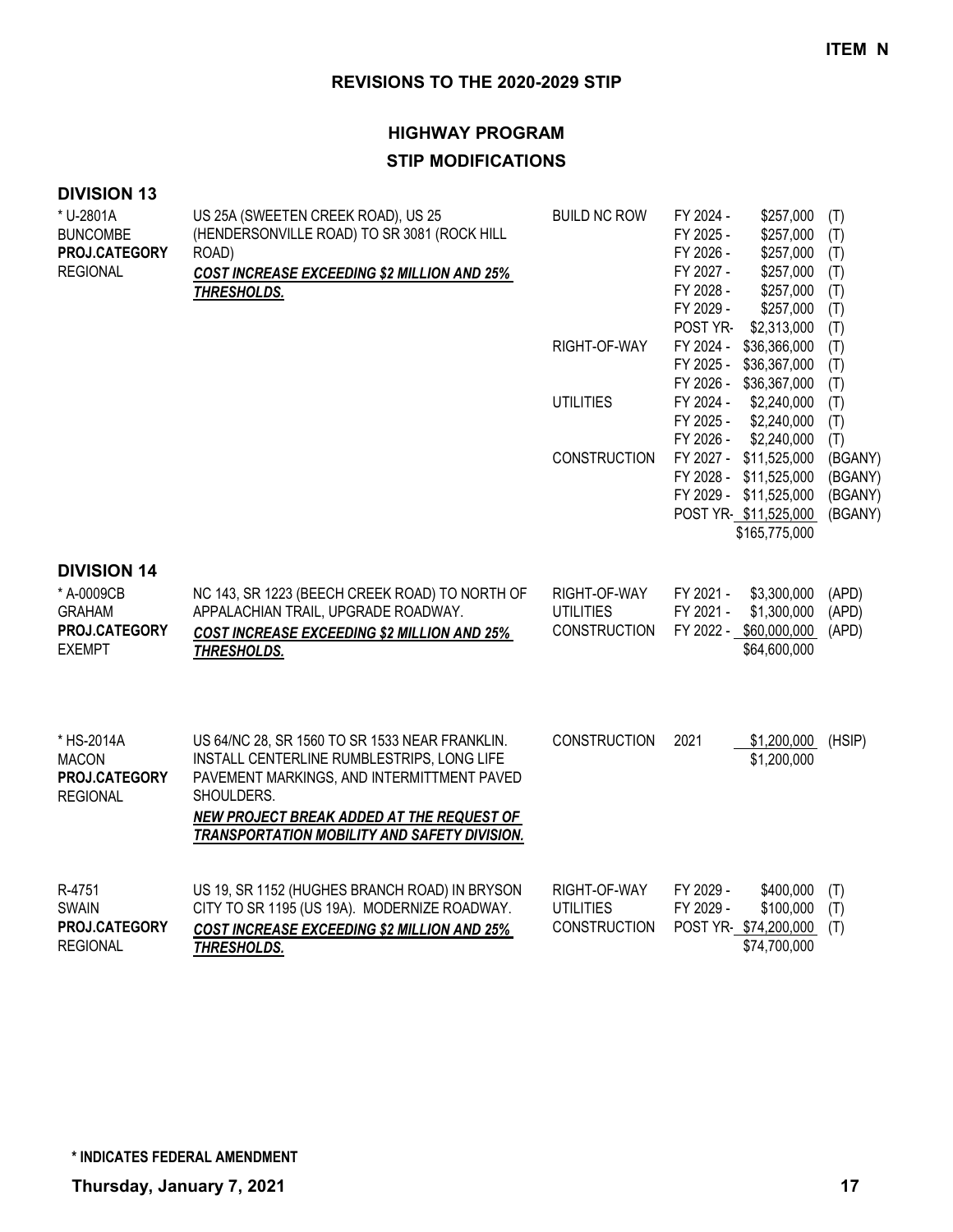# **HIGHWAY PROGRAM**

## **STIP MODIFICATIONS**

#### **DIVISION 14**

| R-5600<br><b>JACKSON</b><br>PROJ.CATEGORY<br><b>REGIONAL</b>   | NC 107 (US 23 BUSINESS), NC 116 TO US 23<br>BUSINESS. US 23 BUSINESS, SR 1432 (SKYLAND<br>DRIVE) TO MUNICIPAL DRIVE. UPGRADE ROADWAY.<br><b>COST INCREASE EXCEEDING \$2 MILLION AND 25%</b><br>THRESHOLDS.  | <b>BUILD NC ROW</b>                                     | FY 2022 -<br>\$1,716,000<br>FY 2023 -<br>\$1,716,000<br>FY 2024 -<br>\$1,716,000<br>FY 2025 -<br>\$1,716,000<br>FY 2026 -<br>\$1,716,000<br>FY 2027 -<br>\$1,716,000<br>FY 2028 -<br>\$1,716,000<br>FY 2029 -<br>\$1,716,000 | (T)<br>(T)<br>(T)<br>(T)<br>(T)<br>(T)<br>(T)<br>(T) |
|----------------------------------------------------------------|-------------------------------------------------------------------------------------------------------------------------------------------------------------------------------------------------------------|---------------------------------------------------------|------------------------------------------------------------------------------------------------------------------------------------------------------------------------------------------------------------------------------|------------------------------------------------------|
|                                                                |                                                                                                                                                                                                             | RIGHT-OF-WAY                                            | POST YR-\$12,012,000<br>FY 2022 -<br>\$9,200,000<br>FY 2023 -<br>\$9,200,000                                                                                                                                                 | (T)<br>(T)<br>(T)                                    |
|                                                                |                                                                                                                                                                                                             | <b>UTILITIES</b><br><b>BUILD NC CON</b>                 | FY 2024 -<br>\$9,200,000<br>FY 2022 -<br>\$1,100,000<br>FY 2025 -<br>\$858,000<br>FY 2026 -<br>\$858,000<br>FY 2027 -<br>\$858,000<br>FY 2028 -<br>\$858,000<br>FY 2029 -<br>\$858,000                                       | (T)<br>(T)<br>(T)<br>(T)<br>(T)<br>(T)<br>(T)        |
|                                                                |                                                                                                                                                                                                             | <b>CONSTRUCTION</b>                                     | POST YR-<br>\$8,580,000<br>FY 2025 -<br>\$10,275,000<br>FY 2026 -<br>\$10,275,000<br>FY 2027 -<br>\$10,275,000<br>FY 2028 - \$10,275,000<br>\$108,410,000                                                                    | (T)<br>(T)<br>(T)<br>(T)<br>(T)                      |
| R-5748<br><b>HENDERSON</b><br>PROJ.CATEGORY<br><b>DIVISION</b> | SR 1127 (KANUGA ROAD), US 25 BUSINESS (CHURCH)<br>STREET) TO SR 1123 (LITTLE RIVER ROAD). UPGRADE<br>ROADWAY.<br><b>COST INCREASE EXCEEDING \$2 MILLION AND 25%</b><br>THRESHOLDS.                          | RIGHT-OF-WAY<br><b>UTILITIES</b><br><b>CONSTRUCTION</b> | FY 2027 -<br>\$450,000<br>FY 2027 -<br>\$100,000<br>POST YR-\$21,100,000<br>\$21,650,000                                                                                                                                     | (T)<br>(T)<br>(T)                                    |
| R-5800<br>TRANSYLVANIA<br>PROJ.CATEGORY<br><b>REGIONAL</b>     | US 64, US 276, FORTUNE COVE ROAD TO US 64<br>BUSINESS (NORTH CALDWELL STREET). CONSTRUCT<br>MEDIAN AND ACCESS CONTROL MEASURES.<br><b>COST INCREASE EXCEEDING \$2 MILLION AND 25%</b><br><u>THRESHOLDS.</u> | RIGHT-OF-WAY<br><b>UTILITIES</b><br><b>CONSTRUCTION</b> | FY 2023 -<br>\$7,400,000<br>FY 2024 -<br>\$7,400,000<br>FY 2023 -<br>\$300,000<br>FY 2024 -<br>\$300,000<br>FY 2025 -<br>\$5,767,000<br>FY 2026 -<br>\$5,767,000<br>FY 2027 -<br>\$5,766,000<br>\$32,700,000                 | (T)<br>(T)<br>(T)<br>(T)<br>(T)<br>(T)<br>(T)        |
| W-5814A<br><b>HAYWOOD</b><br>PROJ.CATEGORY<br><b>REGIONAL</b>  | US 276, CONSTRUCT LEFT TURN LANE 0.3 MILES<br>SOUTH OF SR 1326 (BOB BOYD ROAD).<br>TO ASSIST IN BALANCING FUNDS, DELAY<br><b>CONSTRUCTION FROM FY 20 TO FY 22.</b>                                          | <b>CONSTRUCTION</b>                                     | FY 2022 -<br>\$200,000<br>\$200,000                                                                                                                                                                                          | (HSIP)                                               |

**\* INDICATES FEDERAL AMENDMENT**

**Thursday, January 7, 2021 18**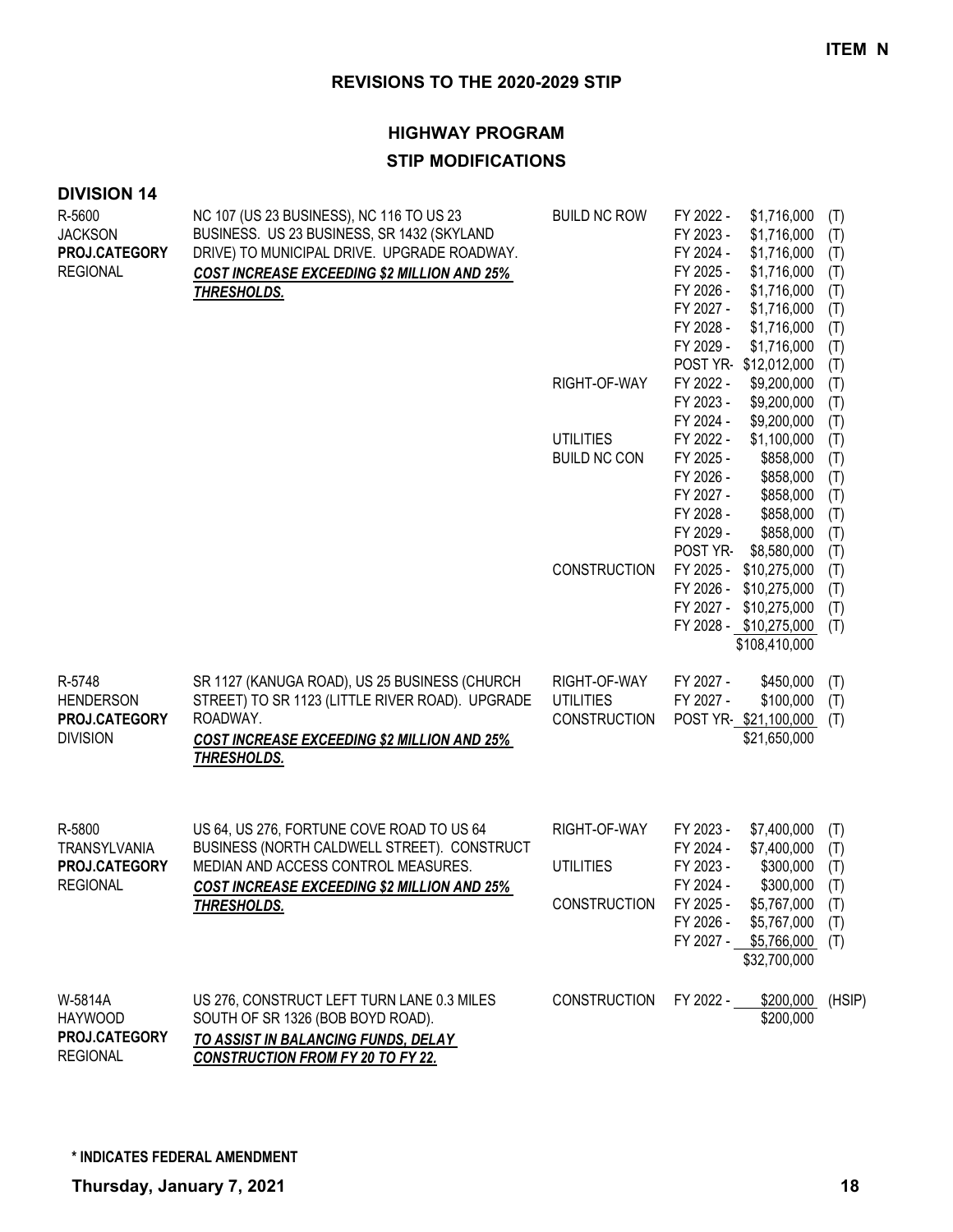# **HIGHWAY PROGRAM STIP MODIFICATIONS**

#### **STATEWIDE**

| <b>HB-9999ADI</b><br><b>STATEWIDE</b><br>PROJ.CATEGORY<br><b>DIVISION</b>  | VARIOUS LOCATIONS, BRIDGE INSPECTION PROGRAM<br>INSPECTIONS.<br>PROJECT BREAK ADDED AT REQUEST OF<br><b>STRUCTURES MANAGEMENT.</b>                       | IMPLEMENTATION FY 2021 -              | FY 2022 -<br>FY 2023 -<br>FY 2024 -<br>FY 2025 -<br>FY 2026 -<br>FY 2027 -<br>FY 2028 -<br>FY 2029 - | \$7,800,000<br>\$7,800,000<br>\$7,800,000<br>\$7,800,000<br>\$7,800,000<br>\$7,800,000<br>\$7,800,000<br>\$7,800,000<br>\$7,800,000<br>\$70,200,000                                                                          | (T)<br>(T)<br>(T)<br>(T)<br>(T)<br>(T)<br>(T)<br>(T)<br>(T) |
|----------------------------------------------------------------------------|----------------------------------------------------------------------------------------------------------------------------------------------------------|---------------------------------------|------------------------------------------------------------------------------------------------------|------------------------------------------------------------------------------------------------------------------------------------------------------------------------------------------------------------------------------|-------------------------------------------------------------|
| <b>HB-9999ARE</b><br><b>STATEWIDE</b><br>PROJ.CATEGORY<br><b>REGIONAL</b>  | VARIOUS LOCATIONS, BRIDGE INSPECTION PROGRAM<br>INSPECTIONS.<br>PROJECT BREAK ADDED AT REQUEST OF<br><b>STRUCTURES MANAGEMENT.</b>                       | IMPLEMENTATION FY 2021 -              | FY 2022 -<br>FY 2023 -<br>FY 2024 -<br>FY 2025 -<br>FY 2026 -<br>FY 2027 -<br>FY 2028 -              | \$7,800,000<br>\$7,800,000<br>\$7,800,000<br>\$7,800,000<br>\$7,800,000<br>\$7,800,000<br>\$7,800,000<br>\$7,800,000<br>FY 2029 - \$7,800,000<br>\$70,200,000                                                                | (T)<br>(T)<br>(T)<br>(T)<br>(T)<br>(T)<br>(T)<br>(T)<br>(T) |
| <b>HB-9999ASW</b><br><b>STATEWIDE</b><br>PROJ.CATEGORY<br><b>STATEWIDE</b> | VARIOUS LOCATIONS, BRIDGE INSPECTION PROGRAM<br>INSPECTIONS.<br>PROJECT BREAK ADDED AT REQUEST OF<br><b>STRUCTURES MANAGEMENT.</b>                       | IMPLEMENTATION FY 2021 - \$10,400,000 |                                                                                                      | FY 2022 - \$10,400,000<br>FY 2023 - \$10,400,000<br>FY 2024 - \$10,400,000<br>FY 2025 - \$10,400,000<br>FY 2026 - \$10,400,000<br>FY 2027 - \$10,400,000<br>FY 2028 - \$10,400,000<br>FY 2029 - \$10,400,000<br>\$93,600,000 | (T)<br>(T)<br>(T)<br>(T)<br>(T)<br>(T)<br>(T)<br>(T)<br>(T) |
| <b>HB-9999BDI</b><br><b>STATEWIDE</b><br>PROJ.CATEGORY<br><b>DIVISION</b>  | VARIOUS LOCATIONS, BRIDGE INSPECTION PROGRAM<br>STRUCTURE INVENTORY AND APPRAISAL.<br>PROJECT BREAK ADDED AT REQUEST OF<br><b>STRUCTURES MANAGEMENT.</b> | IMPLEMENTATION FY 2021 -              | FY 2022 -<br>FY 2023 -<br>FY 2024 -<br>FY 2025 -<br>FY 2026 -<br>FY 2027 -<br>FY 2028 -<br>FY 2029 - | \$600,000<br>\$600,000<br>\$600,000<br>\$600,000<br>\$600,000<br>\$600,000<br>\$600,000<br>\$600,000<br>\$600,000<br>\$5,400,000                                                                                             | (T)<br>(T)<br>(T)<br>(T)<br>(T)<br>(T)<br>(T)<br>(T)<br>(T) |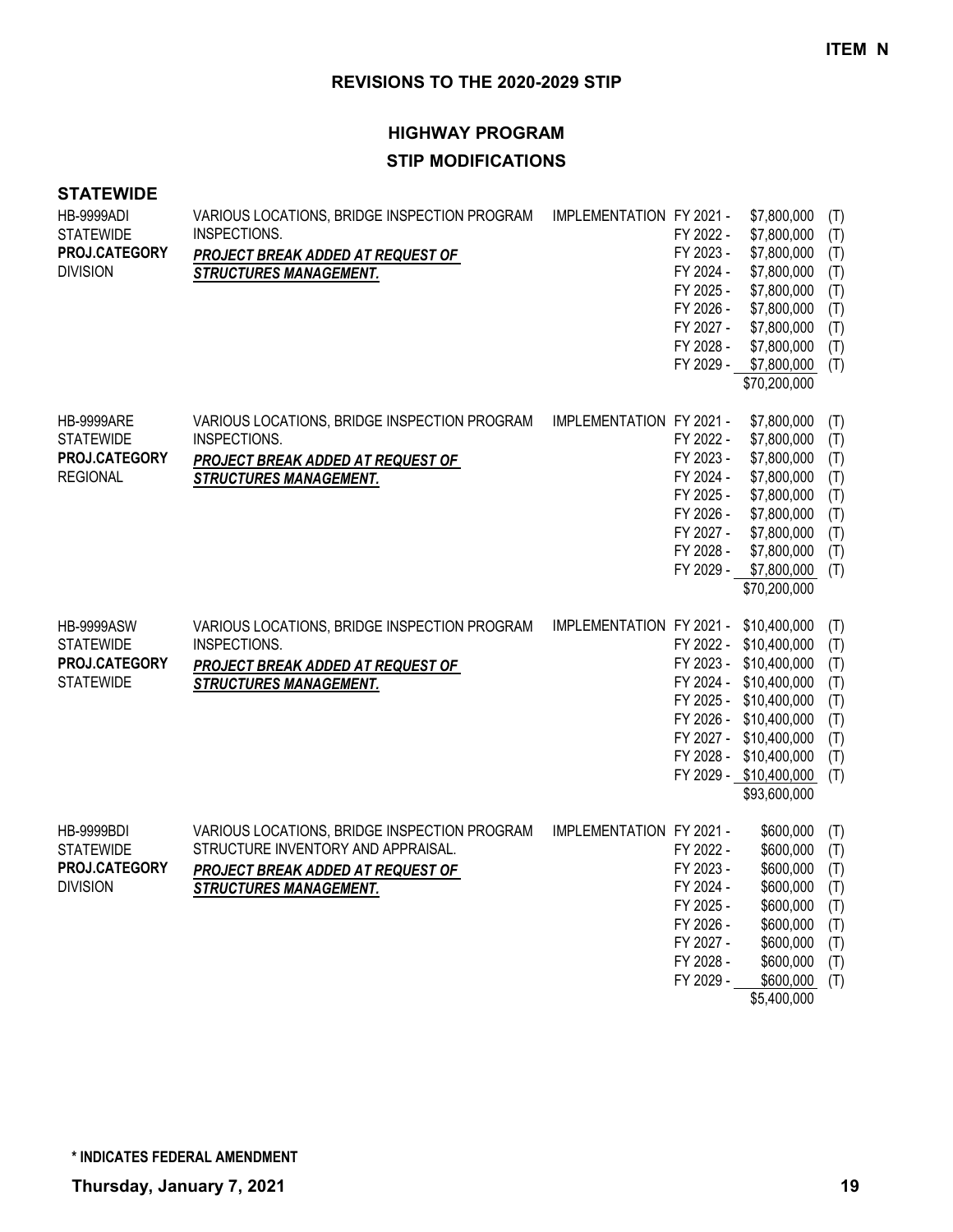# **HIGHWAY PROGRAM STIP MODIFICATIONS**

#### **STATEWIDE**

| <b>HB-9999CDI</b><br><b>STATEWIDE</b><br>PROJ.CATEGORY<br><b>DIVISION</b>  | VARIOUS LOCATIONS, BRIDGE INSPECTION PROGRAM<br>ANALYSIS.<br>PROJECT BREAK ADDED AT REQUEST OF<br><b>STRUCTURES MANAGEMENT.</b>                                                                                                                                                                                    | IMPLEMENTATION FY 2021 - | FY 2022 -<br>FY 2023 -<br>FY 2024 -<br>FY 2025 -<br>FY 2026 -<br>FY 2027 -<br>FY 2028 -<br>FY 2029 - | \$780,000<br>\$780,000<br>\$780,000<br>\$780,000<br>\$780,000<br>\$780,000<br>\$780,000<br>\$780,000<br>\$780,000<br>\$7,020,000                   | (T)<br>(T)<br>(T)<br>(T)<br>(T)<br>(T)<br>(T)<br>(T)<br>(T) |
|----------------------------------------------------------------------------|--------------------------------------------------------------------------------------------------------------------------------------------------------------------------------------------------------------------------------------------------------------------------------------------------------------------|--------------------------|------------------------------------------------------------------------------------------------------|----------------------------------------------------------------------------------------------------------------------------------------------------|-------------------------------------------------------------|
| <b>HB-9999CRE</b><br><b>STATEWIDE</b><br>PROJ.CATEGORY<br><b>REGIONAL</b>  | VARIOUS LOCATIONS, BRIDGE INSPECTION PROGRAM<br>ANALYSIS.<br>PROJECT BREAK ADDED AT REQUEST OF<br><b>STRUCTURES MANAGEMENT.</b>                                                                                                                                                                                    | IMPLEMENTATION FY 2021 - | FY 2022 -<br>FY 2023 -<br>FY 2024 -<br>FY 2025 -<br>FY 2026 -<br>FY 2027 -<br>FY 2028 -<br>FY 2029 - | \$780,000<br>\$780,000<br>\$780,000<br>\$780,000<br>\$780,000<br>\$780,000<br>\$780,000<br>\$780,000<br>\$780,000<br>\$7,020,000                   | (T)<br>(T)<br>(T)<br>(T)<br>(T)<br>(T)<br>(T)<br>(T)<br>(T) |
| <b>HB-9999CSW</b><br><b>STATEWIDE</b><br>PROJ.CATEGORY<br><b>STATEWIDE</b> | VARIOUS LOCATIONS, BRIDGE INSPECTION PROGRAM<br>ANALYSIS.<br>PROJECT BREAK ADDED AT REQUEST OF<br><b>STRUCTURES MANAGEMENT.</b>                                                                                                                                                                                    | IMPLEMENTATION FY 2021 - | FY 2022 -<br>FY 2023 -<br>FY 2024 -<br>FY 2025 -<br>FY 2026 -<br>FY 2027 -<br>FY 2028 -<br>FY 2029 - | \$1,040,000<br>\$1,040,000<br>\$1,040,000<br>\$1,040,000<br>\$1,040,000<br>\$1,040,000<br>\$1,040,000<br>\$1,040,000<br>\$1,040,000<br>\$9,360,000 | (T)<br>(T)<br>(T)<br>(T)<br>(T)<br>(T)<br>(T)<br>(T)<br>(T) |
| * R-5966<br><b>STATEWIDE</b><br>PROJ.CATEGORY<br><b>EXEMPT</b>             | VARIOUS, FEDERAL TRIBAL TRANSPORTATION<br>PROGRAM (FTTP). ROAD AND BRIDGE<br>IMPROVEMENTS TO BE CONSTRUCTED<br>ON TRANSPORTATION FACILITIES THAT<br>ARE OWNED BY THE FEDERAL<br>GOVERNMENT THAT PROVIDE ACCESS<br>TO TRIBAL LANDS.<br>FUNDING ADDED TO FY 21, FY 22, AND FY 23 AT THE<br><b>DIRECTION OF FHWA.</b> | <b>CONSTRUCTION</b>      | FY 2020 -<br>FY 2022 -<br>FY 2023 -                                                                  | \$2,090,000<br>FY 2021 - \$10,532,000<br>\$3,540,000<br>\$2,340,000<br>FY 2024 - \$488,000<br>\$18,990,000                                         | (FTTP)<br>(FTTP)<br>(FTTP)<br>(FTTP)<br>(FTTP)              |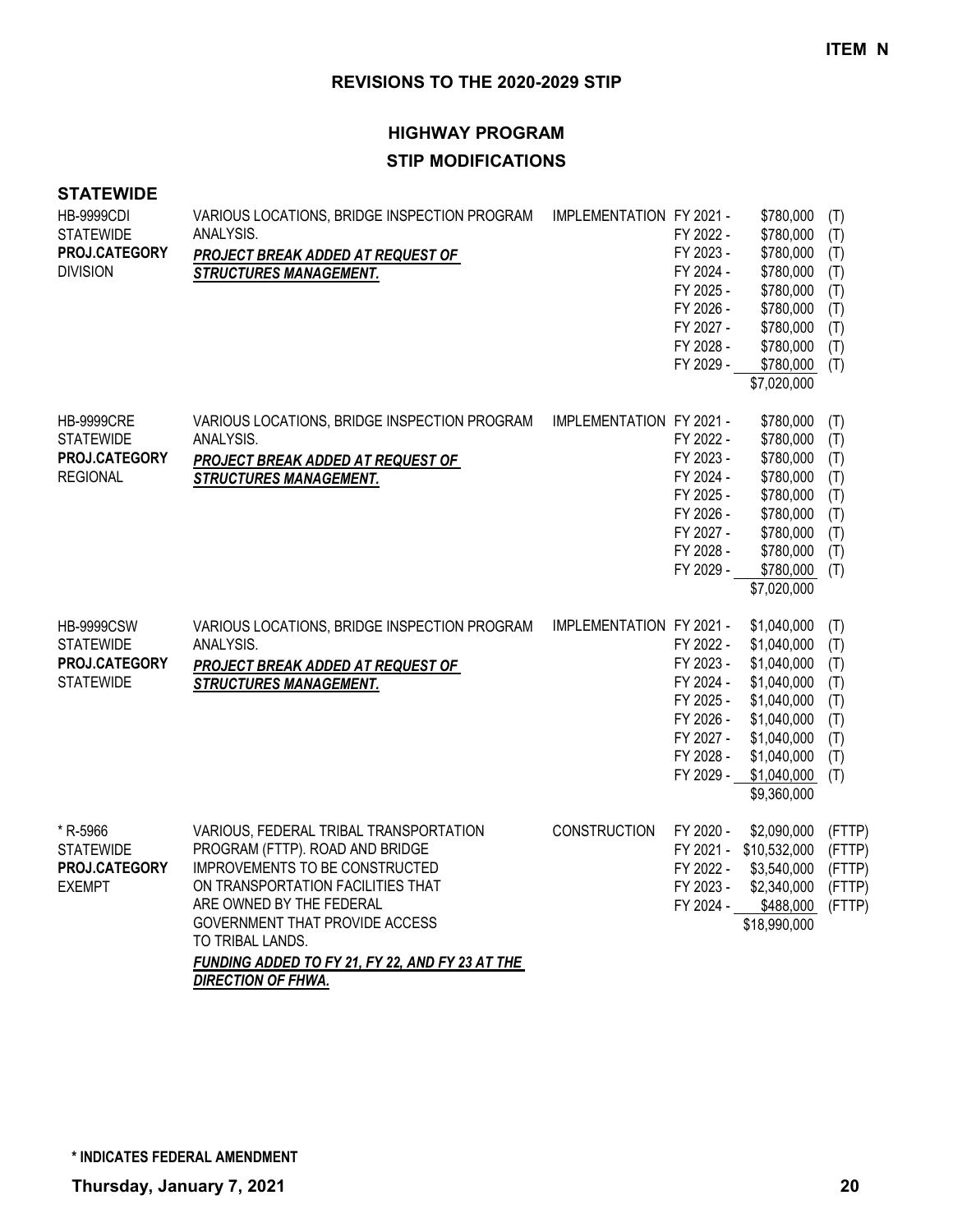# **HIGHWAY PROGRAM STIP MODIFICATIONS**

#### **STATEWIDE**

| * TI-6109            | STATEWIDE, 5311(F) INTERCITY BUS FUNDS FOR FTA   | <b>OPERATIONS</b> | FY 2021 - \$12,266,000 (5311) |  |
|----------------------|--------------------------------------------------|-------------------|-------------------------------|--|
| <b>STATEWIDE</b>     | GANTS.                                           |                   | \$12,266,000                  |  |
| <b>PROJ.CATEGORY</b> | <b>MODIFYING THE FEDERAL FUNDS RECEIVED FROM</b> |                   |                               |  |
|                      | FTA ADMINISTERED BY PTD BASED ON FY 21 GRANTS    |                   |                               |  |

**STIP DELETIONS**

#### **DIVISION 7**

| * EB-5993<br><b>GUILFORD</b><br>PROJ.CATEGORY<br><b>DIVISION</b>                           | BRIDFORD PARKWAY; HORNADAY ROAD, BRIDFORD<br>PARKWAY FROM SR 1541 (WEST WENDOVER AVENUE)<br>TO HORNADAY ROAD AND HORNADAY ROAD FROM<br>WEST OF NICHOLAS ROAD TO BRIDFORD PARKWAY IN<br>GREENSBORO, CONSTRUCT SIDEWALKS.<br>PROJECT DELETED AT THE REQUEST OF MPO.<br>PROJECT DECLINED BY CITY; WORK TO BE<br>ACCOMPLISHED UNDER U-5532E | <b>CONSTRUCTION</b>                 | FY 2020 -<br>\$312,000<br>FY 2020 -<br>\$78,000<br>\$390,000       | (TAANY)<br>(L) |
|--------------------------------------------------------------------------------------------|-----------------------------------------------------------------------------------------------------------------------------------------------------------------------------------------------------------------------------------------------------------------------------------------------------------------------------------------|-------------------------------------|--------------------------------------------------------------------|----------------|
| <b>DIVISION 12</b><br>* B-6051<br><b>GASTON</b><br><b>PROJ.CATEGORY</b><br><b>REGIONAL</b> | US 29 / US 74, REPLACE BRIDGE 350091 OVER<br>CATAWBA RIVER<br>DELETE AT THE REQUEST OF STRUCTURES<br>MANAGEMENT UNIT.                                                                                                                                                                                                                   | RIGHT-OF-WAY<br><b>CONSTRUCTION</b> | FY 2022 -<br>\$4,000,000<br>FY 2023 - \$40,900,000<br>\$44,900,000 | (HFB)<br>(HFB) |
| <b>DIVISION 13</b><br>* EB-5934<br><b>BURKE</b>                                            | BURKE COUNTY, CONSTRUCT BOARDWALK ACROSS<br>LINVILLE DAM AND TRAIL.                                                                                                                                                                                                                                                                     | <b>ENGINEERING</b>                  | FY 2020 -<br>\$400,000<br>FY 2020 -<br>\$100,000                   | (BGDA)<br>(L)  |

| <b>BURKE</b>         | LINVILLE DAM AND TRAIL.               | FY 2020 - | \$100,000 |
|----------------------|---------------------------------------|-----------|-----------|
| <b>PROJ.CATEGORY</b> | DELETE PROJECT AT THE REQUEST OF MPO. |           | \$500,000 |
| <b>DIVISION</b>      |                                       |           |           |